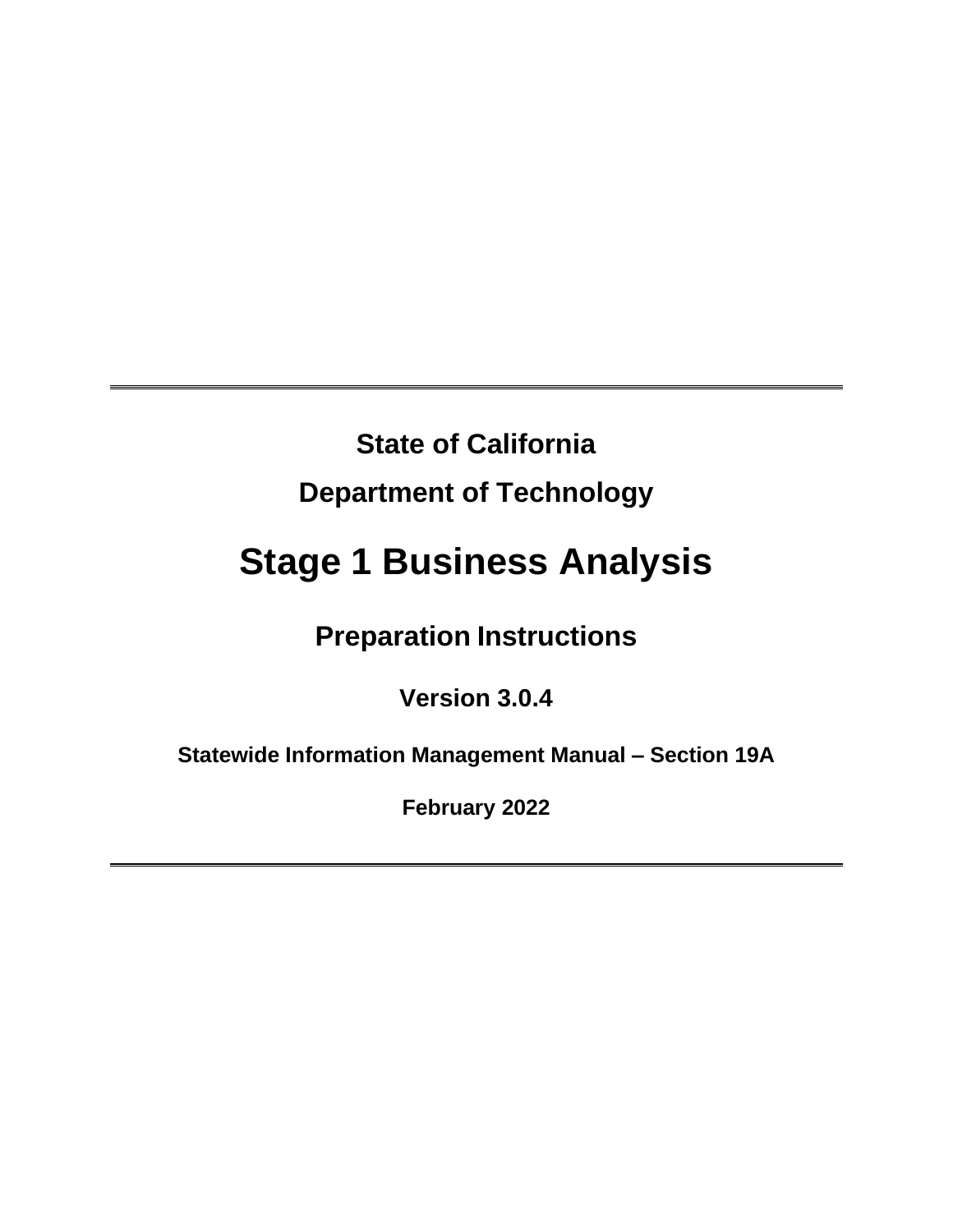# **INTRODUCTION TO THE STAGE 1 BUSINESS ANALYSIS**

# <span id="page-1-1"></span><span id="page-1-0"></span>**Overview**

Statewide Information Management Manual (SIMM) Section 19A, Stage 1 Business Analysis (S1BA), is the first stage of the information technology (IT) Project Approval Lifecycle (PAL) and provides a basis for project management, program management, executive management, and state-level control agencies to understand and agree on business problems or opportunities, and the objectives to address them. Additionally, the S1BA forms are used to generate the Conceptually Approved IT Project Proposals Report each quarter, which represents the Executive Branch's plan for IT investments in support of the California IT Strategic Plan.

The S1BA instructions are designed to help State of California agencies/state entities<sup>1</sup> meet the California Department of Technology (CDT) IT project proposal documentation requirements.

## **Clarifications**

- $\checkmark$  A.2 Stage 1 Project Reportability Assessment is required to be submitted to CDT with the A.3 Stage 1 Business Analysis.
- ✓ Non-affiliated state entities (state entities not governed by agencies) are required to submit an S1BA for all IT project proposals, regardless of project cost delegation amounts.
- $\checkmark$  Agency-affiliated state entities are not required to submit Stage 1 Business Analyses that have been approved by the agency as delegated.
- $\checkmark$  Project approval reporting requirements are initially determined as part of the Stage 1 Project Reportability Assessment but may change as the proposal progresses though the Project Approval Lifecycle.
- $\checkmark$  Agency Chief Information Officers (AIOs) have been delegated CDT approval authority for Stage 1 Business Analyses prepared by agency-affiliated state entities.
- $\checkmark$  Stage 1 Business Analyses prepared by non-affiliated state entities must be approved by the CDT prior to submitting a Stage 2 Alternatives Analysis.
- ✓ Stage 1 Business Analyses prepared by agency-affiliated state entities must be approved by the AIO prior to submitting a Stage 2 Alternatives Analysis.

# <span id="page-1-2"></span>**Stage 1 Project Reportability Assessment Reporting Requirements**

AIOs, or the CDT (for non-affiliated state entities), require specific information from state entities to carry out its S1BA approval responsibilities. It is imperative that Project Reportability Assessment clearly documents and communicates the reportability and Project Approval Lifecycle requirements of the proposed project.

# <span id="page-1-3"></span>**Stage 1 Business Analysis Reporting Requirements**

AIOs, or the CDT (for non-affiliated state entities), require specific information from state entities to carry out its S1BA approval responsibilities. It is imperative that each S1BA clearly document and communicate the business investment justification. Therefore, each proposal must describe in detail

<sup>1</sup>**State entity:** Includes every state office, officer, department, division, bureau, board, and commission, including Constitutional Officers. "State entity" does not include the University of California, California State University, the State Compensation Insurance Fund, the Legislature, or the Legislative Data Center in the Legislative Counsel Bureau.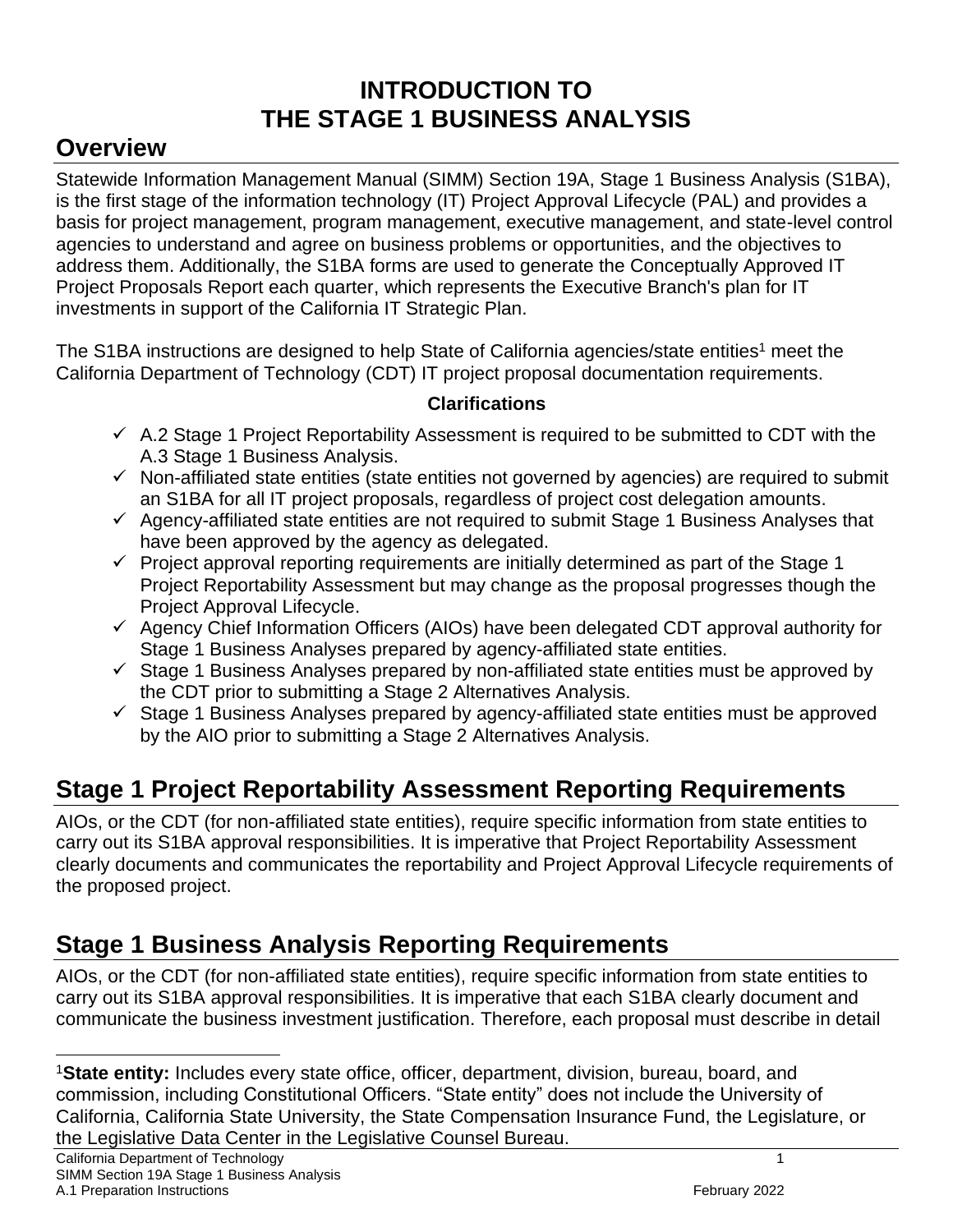the business driver(s), statutes or legislation, program background and context, business problems or opportunities, strategic business alignment, organizational readiness, business and stakeholder impact, and problem statements.

State entity IT proposal submissions that meet one or more of the CDT reporting criteria must follow the documentation requirements defined in the State Administrative Manual (SAM Section 4819) and these instructions. Each state entity is responsible to ensure its Stage 1 Business Analyses meet CDT requirements. The S1BA must be comprehensive and cannot rely on verbal or subsequent written responses (e.g., emails) to provide needed justification for the submission. Incomplete S1BA submissions that fail to provide relevant information in written form may be returned without consideration at the discretion of the AIO or CDT (for non-affiliated state entities).

Any submissions of Stage 1 Business Analyses must be checked with the Americans with Disabilities Act (ADA) Web Content Accessibility Guidelines (WCAG) 2.0 validation.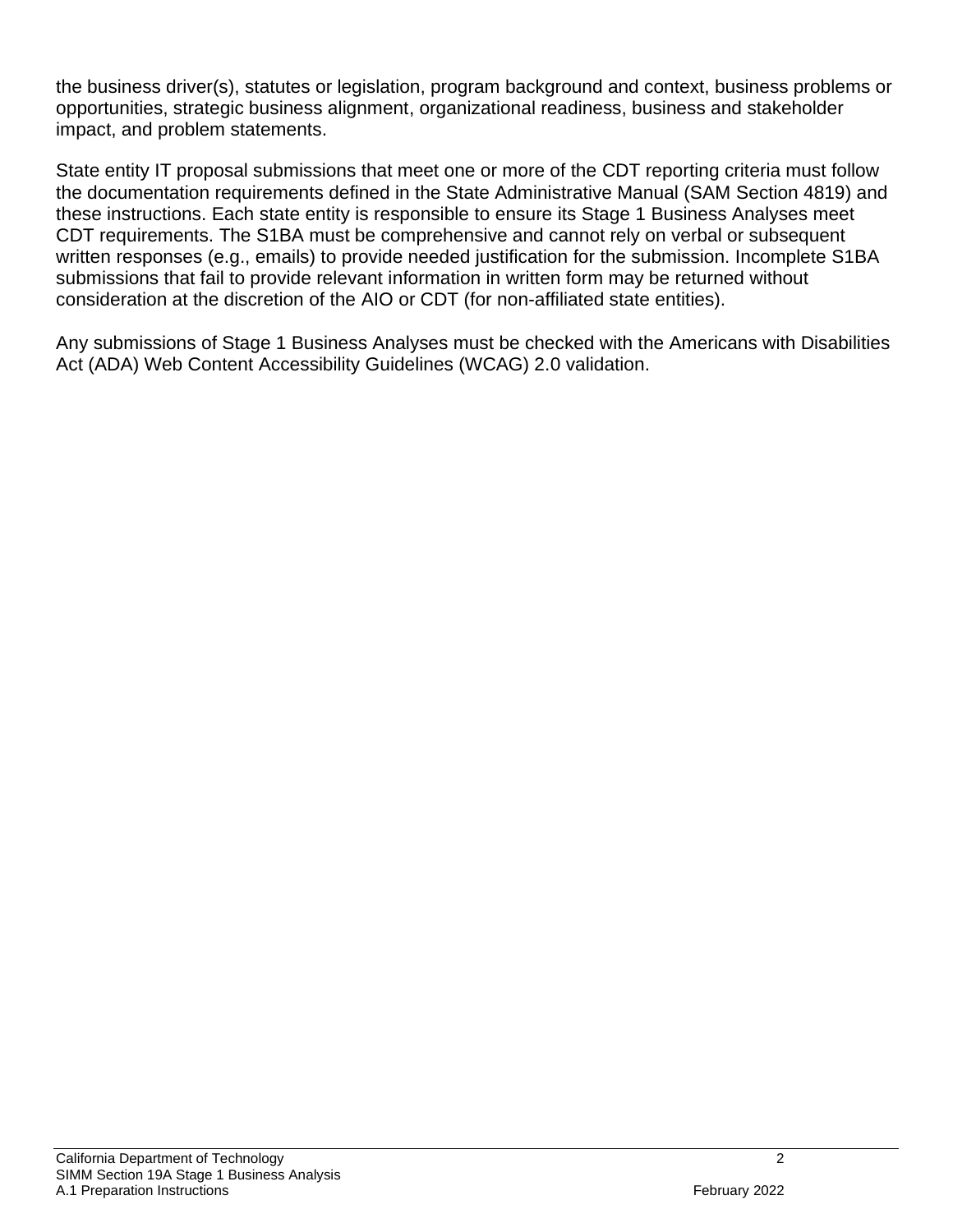## **Table of Contents**

| Overview                                                             |  |
|----------------------------------------------------------------------|--|
|                                                                      |  |
|                                                                      |  |
| STAGE 1 PROJECT REPORTABILITY ASSESSMENT PREPARATION INSTRUCTIONS  4 |  |
|                                                                      |  |
|                                                                      |  |
|                                                                      |  |
|                                                                      |  |
|                                                                      |  |
|                                                                      |  |
|                                                                      |  |
|                                                                      |  |
|                                                                      |  |
|                                                                      |  |
|                                                                      |  |
|                                                                      |  |
|                                                                      |  |
|                                                                      |  |
|                                                                      |  |
|                                                                      |  |
|                                                                      |  |
|                                                                      |  |
|                                                                      |  |
|                                                                      |  |
|                                                                      |  |
|                                                                      |  |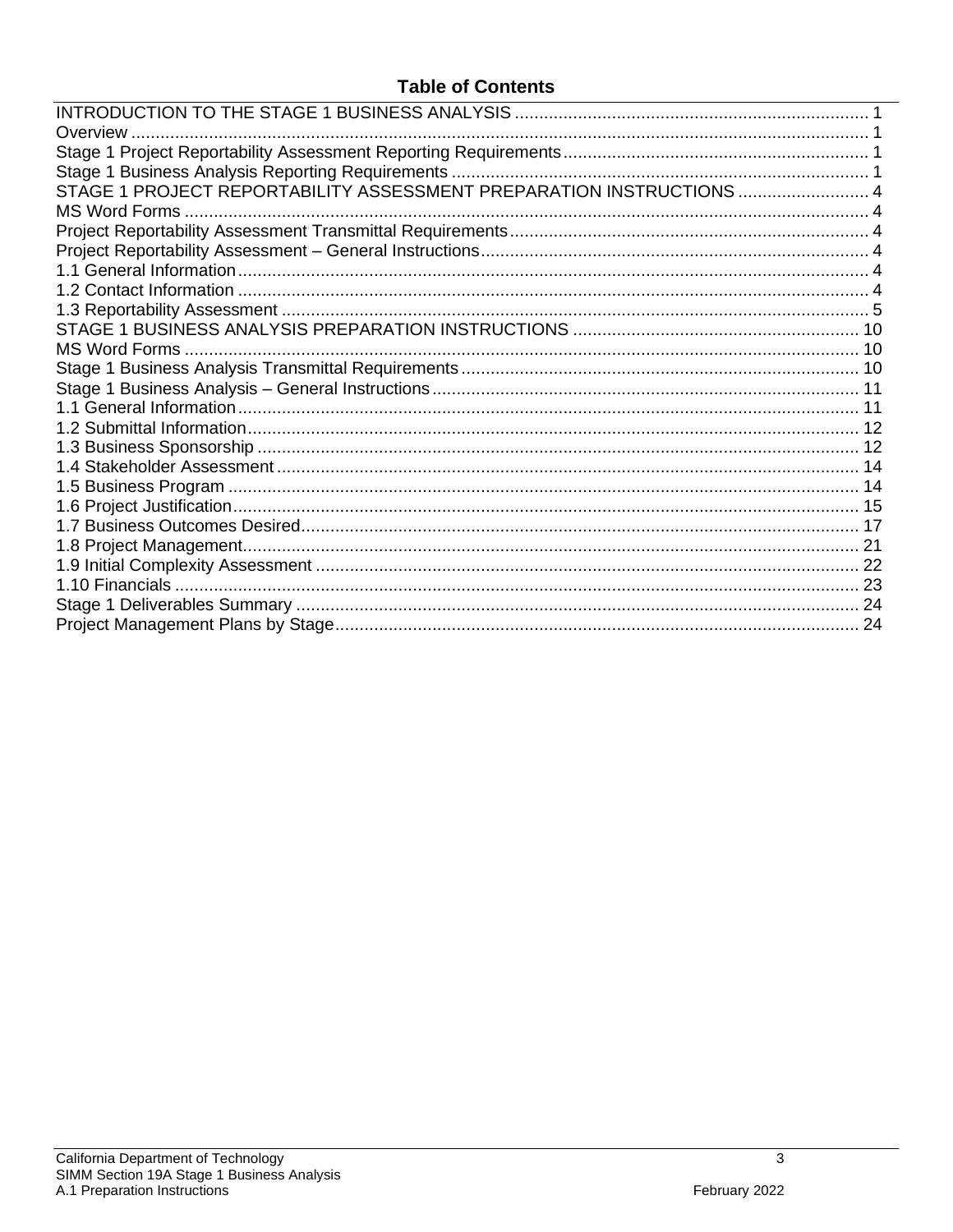# <span id="page-4-0"></span>**STAGE 1 PROJECT REPORTABILITY ASSESSMENT PREPARATION INSTRUCTIONS**

# <span id="page-4-1"></span>**MS Word Forms**

To ensure California's compliance with the Americans with Disabilities Act as Amended, the CDT will only support the Project Reportability Assessment version 3.0 (MS Word form) starting February 28, 2022.

## **Stage 1 Project Reportability Assessment version 3.0 Changes:**

The Project Reportability Assessment version 3.0 contains the following changes:

- This form has been created using questions that have been removed from the Stage 1 Business Analysis version 2.5.
- Check boxes are now drop-down fields and/or narrative areas.
- One new question added to the reportability assessment.

# <span id="page-4-2"></span>**Project Reportability Assessment Transmittal Requirements**

The Project Reportability Assessment is required to be submitted to the CDT with the S1BA.

Questions related to transmittal requirements should be directed to your agency/state entity's CDT Office of Statewide Project Delivery (OSPD) Project Approval Manager; assignments can be found at: [https://cdt.ca.gov/project-approvals-and-oversight-contact/.](https://cdt.ca.gov/project-approvals-and-oversight-contact/)

# <span id="page-4-3"></span>**Project Reportability Assessment – General Instructions**

## <span id="page-4-4"></span>**1.1 General Information**

**Agency or State Entity Name:** Select the agency/state entity name that prepared and is responsible for the S1BA proposal. Designate one agency or state entity as owner if multiple agencies or state entities have a role in the proposal.

**If Agency/State entity is not in the list, enter here with organization code:** Enter the agency/state entity name, along with its [organization code,](https://dof.ca.gov/Accounting/Policies_and_Procedures/Uniform_Codes_Manual/Organization_Codes/) if not included in dropdown list above.

**Proposal Name and Acronym:** Enter the proposal name as determined by the agency/state entity. The name should not reflect a system or type of IT solution. If no acronym is provided, the CDT will create one

**Proposed Project Start Date:** Select the proposed start date for the requested project proposal.

**PRA Version Number:** Select the document's version number based on current status and edits.

# <span id="page-4-5"></span>**1.2 Contact Information**

#### **Contact Information:**

**Contact Name:** Enter the full name of the agency/state entity person who will be the primary point-of-contact for control agency questions and comments.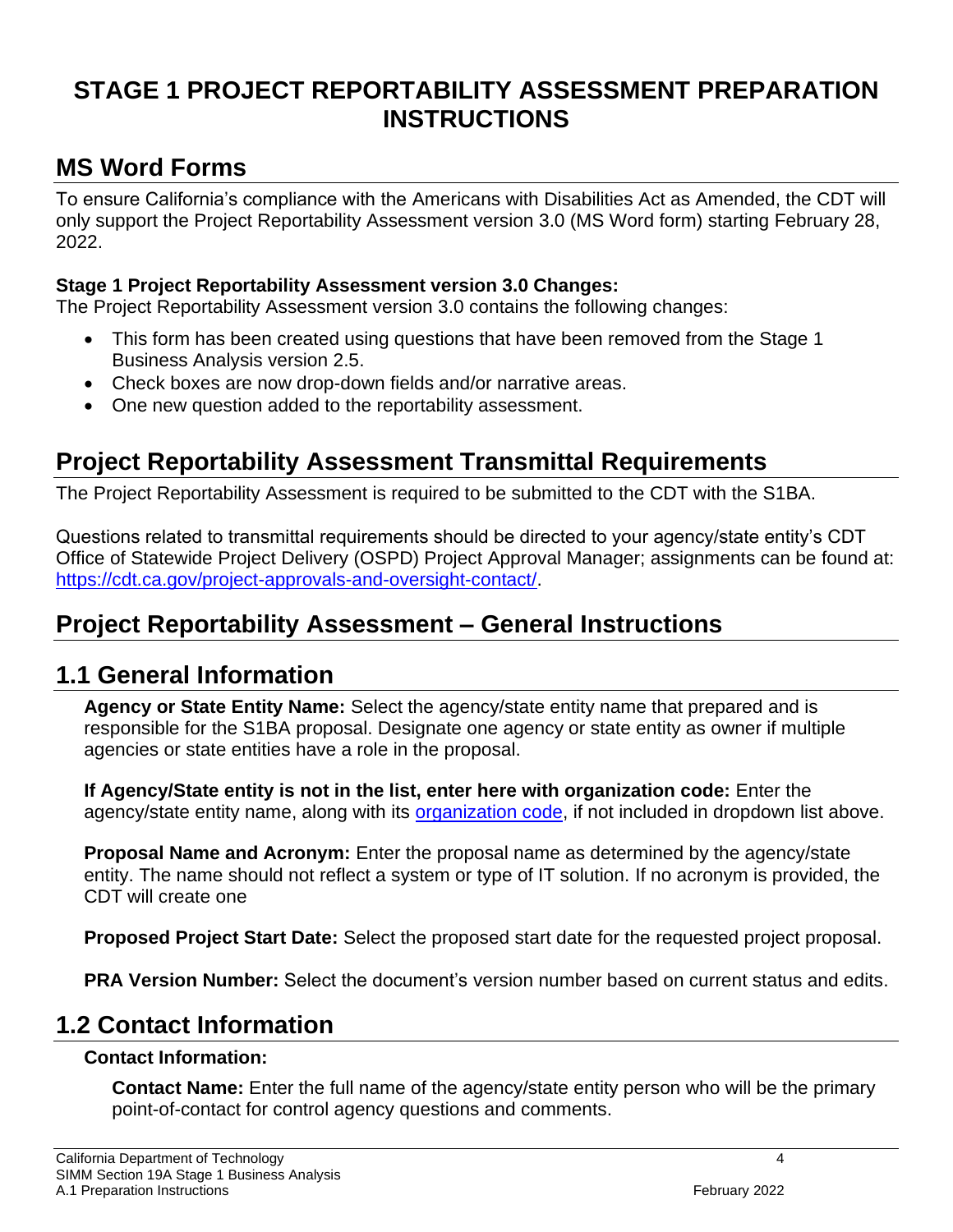**Contact Email:** Enter the email address of the contact provided above.

**Contact Phone Number:** Enter the ten-digit phone number of the contact provided above.

# <span id="page-5-0"></span>**1.3 Reportability Assessment**

The reportability assessment questions below follow the Job Aide – [Reportable Project Decision Tree](https://cdt.ca.gov/wp-content/uploads/2019/07/Reportable_Project_Decision_Tree.pdf) located in SIMM 19 and assist in determining if your proposal is delegated or non-delegated. Select "Yes" or "No" for each of the questions.

## **1. Does the Agency/state entity's IT activity meet the definition of an IT Project found in the [State Administrative Manual \(SAM\) Section 4819.2](https://www.dgs.ca.gov/Resources/SAM/TOC)**?

Information Technology Project – A unique endeavor involving activities required to plan, design, develop, implement, operate and maintain an Information Technology (IT) solution that meets a specific and measurable policy or programmatic objective. IT projects include the entire systems development lifecycle from project initiation through the normalized operational cycle. IT activities related to the refresh of non-data center hardware required to operate an IT project shall not be considered an IT project. See SAM Section 4819.37 for Project Delegation Criteria.

Select "Yes" if the proposal meets the definition found in [SAM Section 4819.2.](https://www.dgs.ca.gov/Resources/SAM/TOC) If "No," this initiative is not an IT project and is not required to complete the Project Approval Lifecycle.

## **2. Does the activity meet the definition of Maintenance or Operations found in [SAM Section](https://www.dgs.ca.gov/Resources/SAM/TOC)  [4819.2?](https://www.dgs.ca.gov/Resources/SAM/TOC)**

Select "Yes" if this proposal meets the definition found in [SAM Section 4819.2.](https://www.dgs.ca.gov/Resources/SAM/TOC) If "Yes," this initiative is not required to complete the Project Approval Lifecycle. For validation purposes, provide an explanation in the space provided that describes the dynamics of the initiative and why it meets the criterion of Maintenance and Operations.

#### **3. Has the project/effort been previously approved and considered an ongoing IT activity identified in [SAM Section 4819.2, 4819.40?](https://www.dgs.ca.gov/Resources/SAM/TOC) NOTE: Requires a Post Implementation Evaluation Report (PIER) submitted to the California Department of Technology (CDT).**

Previously Approved Project/Effort - An IT activity or project as defined by [SAM Sections 4819.2](https://www.dgs.ca.gov/Resources/SAM/TOC) and [4819.40](https://www.dgs.ca.gov/Resources/SAM/TOC) previously approved by the California Department of Technology (CDT) or the agency/state entity's executive officer in accordance with [SAM Section 4819.3.](https://www.dgs.ca.gov/Resources/SAM/TOC)

Qualification of an activity as a previously approved effort requires an approved Feasibility Study Report or PAL Stage 4 Project Readiness and Approval AND an approved PIER. Project must use substantially the same equipment, facilities, technical personnel, supplies and software to meet largely the same requirements or to meet normal workload increases.

"Substantially the same equipment" does not include the addition, upgrade, or replacement of a central processing unit or Mainframe. Applicable activities include:

- Meeting modified needs
- Improving the effectiveness of the activity, program, or system maintenance,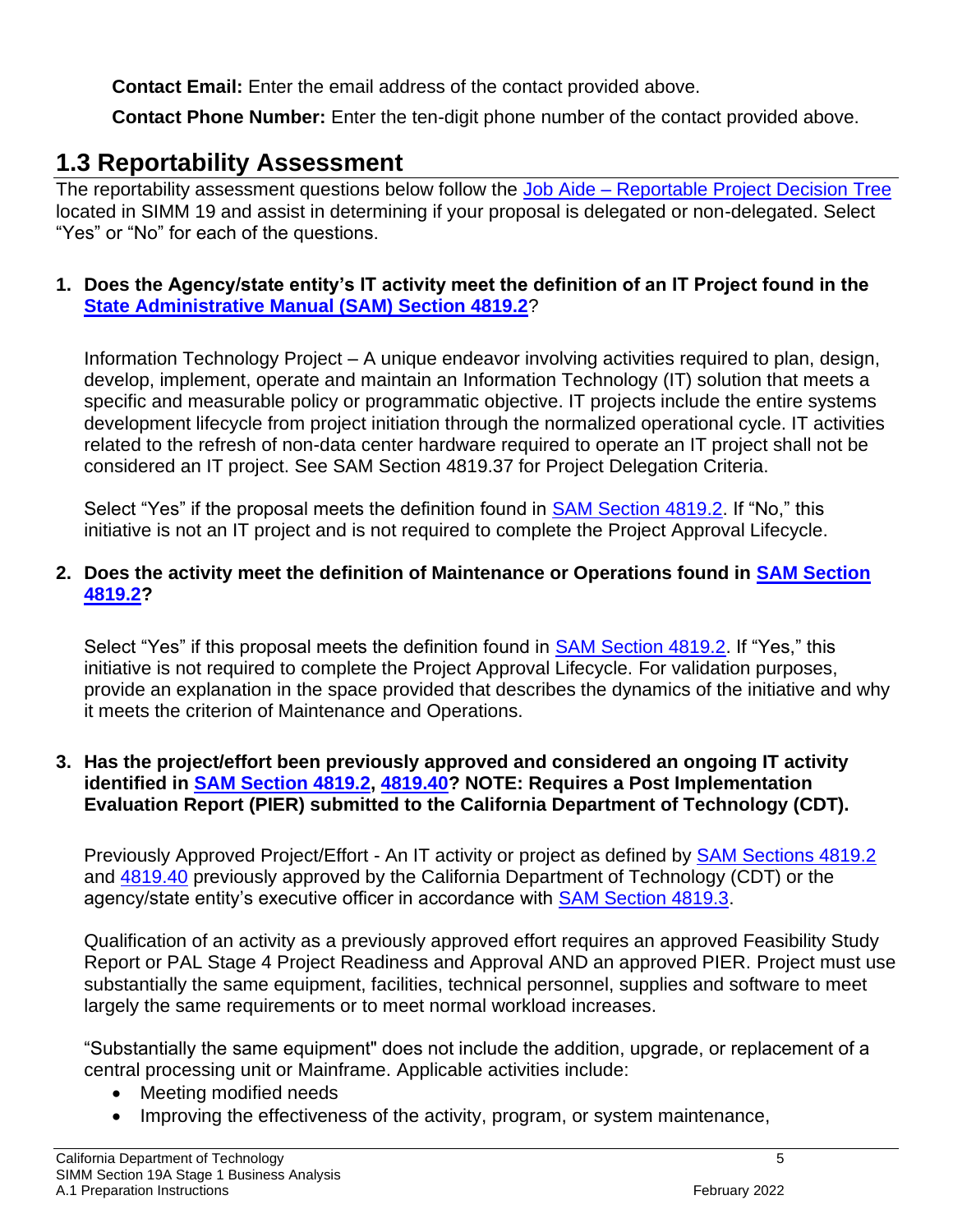• Extension of existing services to new or additional users performing essentially the same functions as those that the project was designed to support.

Minor changes in functionality and/or equipment will normally meet the definition of previously approved effort/project. Significant changes in functionality and/or equipment that require budget actions do not meet the definition of previously approved effort/project.

Select "Yes" if this proposal meets the definition found in [SAM Sections 4819.2,](https://www.dgs.ca.gov/Resources/SAM/TOC) [4819.3,](https://www.dgs.ca.gov/Resources/SAM/TOC) and [4819.40.](https://www.dgs.ca.gov/Resources/SAM/TOC) If "Yes," this initiative is not required to complete the Project Approval Lifecycle. Please report this workload on the Agency Portfolio Report.

If "Yes" is selected, please provide the PIER submission date in the content control field.

**4. Is the project directly associated with any of the following as defined by [SAM Section](https://www.dgs.ca.gov/Resources/SAM/TOC)  [4819.32?](https://www.dgs.ca.gov/Resources/SAM/TOC) Includes single-function process-control systems; analog data collection devices and/or telemetry systems; telecommunications equipment used exclusively for voice communications; Voice-Over Internal Protocol (VOIP) phone systems; acquisition of printers, scanners and/or copiers.**

Single Function Process Control Systems, Analog Data Collection Devices, or Telemetry Systems activities include automated processing systems that monitor and control the operation of a single function system and that can perform that control in isolation from other systems (such as components necessary to monitor and control the traffic signals at an intersection, the position of water restriction and diversion components in a water supply and distribution system, environmental systems for buildings or to adjust the behavior of a motorized conveyer in response to changes in load and demand). This includes:

- Sensors
- Telemetry devices
- Alarm and physical entry controls
- Functional components such as motors or traffic lights
- Electronic control processors
- Network system that connects those devices into a single-function process control system.

This should not be interpreted to include information processing and network systems in which data is gathered, stored, transmitted, processed, analyzed, displayed, printed, or reported for purposes other than the direct, automatic monitoring and controlling of a single function system, or for the manual review of the performance and activities of that single system.

**NOTE:** Any component that may be added to any process control system, such as additional sensors, processing capacity or network communications capability that is necessary for use in conjunction with a current or planned IT system must be included in all PAL Stage/Gate deliverables, plans, proposals and budget estimates for the IT system. See definitions below:

• Telecommunications Equipment Used Exclusively for Voice Communications: Projects, activities, or acquisitions where approval and initiation is within the jurisdiction of the Public Safety Communications Office, per [California Government Code Section 15275-15277,](https://leginfo.legislature.ca.gov/faces/codesTOCSelected.xhtml?tocCode=GOV) such as public safety telecommunications including microwave, satellite, 911, telematics, and radio/rf.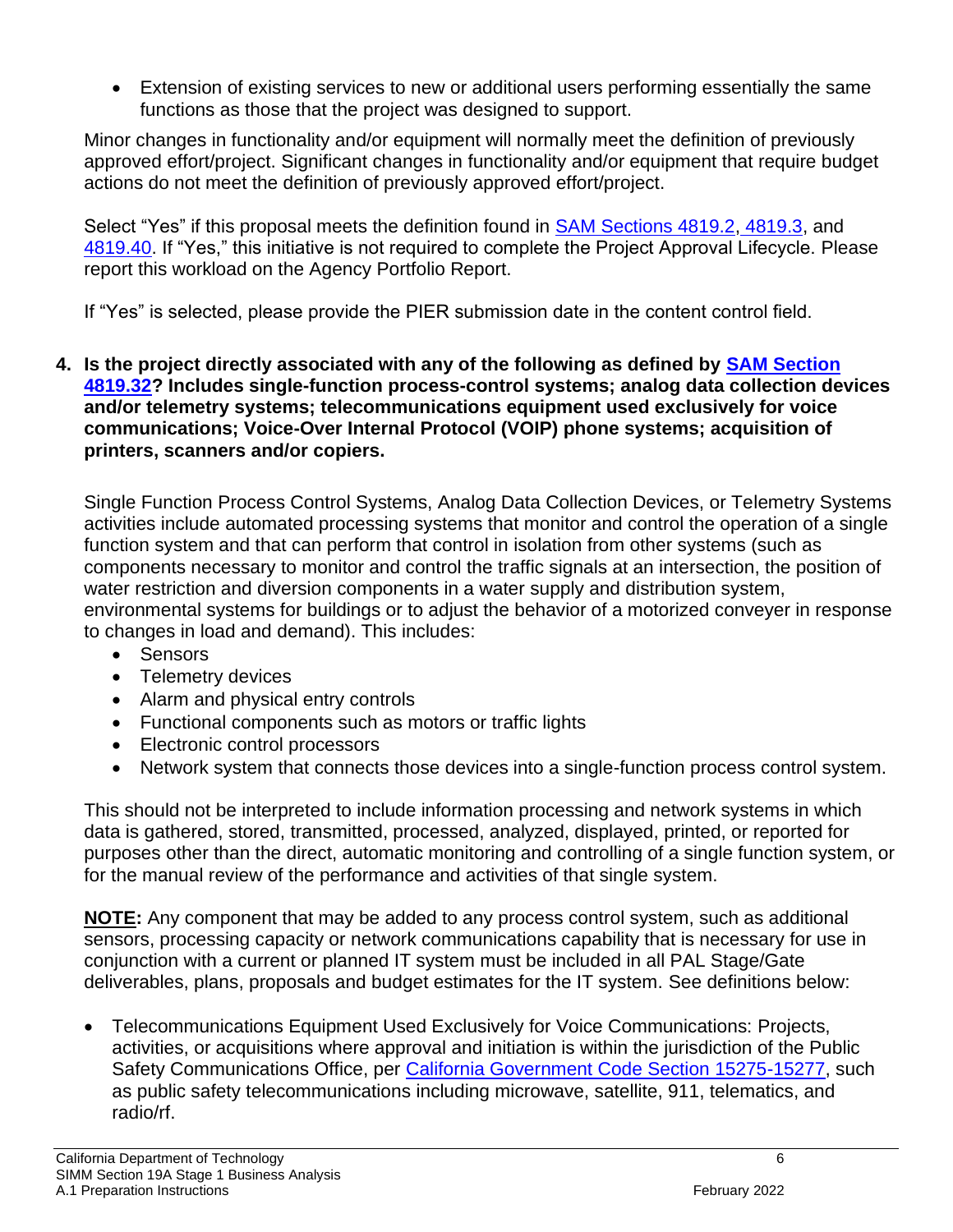- VOIP Phone Systems: Installations of VOIP systems that arrest alone and do not interface with other systems on the network.
- Acquisition of Printers, Scanners, and Copiers: If any of these components are part of a planned IT system, they must be included in all PAL Stage/Gate deliverables, plans, proposals and budget estimates for the IT system.

Select "Yes" if this proposal meets the definition found in [SAM Section 4812.32.](https://www.dgs.ca.gov/Resources/SAM/TOC) If "Yes," this initiative is not required to complete the Project Approval Lifecycle. Please report this workload on the Agency Portfolio Report.

#### **5. Is the primary objective of the project to acquire desktop and mobile computing commodities as defined by [SAM Section 4819.34, 4989](https://www.dgs.ca.gov/Resources/SAM/TOC) [\(RPDT Reference Guide,](https://cdt.ca.gov/wp-content/uploads/2019/07/Reportable_Project_Decision_Tree_Reference_Guide.pdf) References R8)?**

Desktop and Mobile Computing Delegations: Agencies/state entities are delegated the authority to acquire desktop and mobile computing commodities to support increased staffing, as well as the ongoing replacement of obsolete or nonfunctioning desktop and mobile computing commodities. Delegation includes authority for the acquisition of equipment and software to support the agency/state entity's desktop and mobile computing activities.

Agencies/state entities must have submitted acceptable Technology Recovery Plans or Technology Recovery Plan certifications, maintain compliance with all applicable state IT security provisions (as defined in [SAM Chapter 5300\)](https://www.dgs.ca.gov/Resources/SAM/TOC), and have appropriate plans for the use of desktop and mobile computing commodities. See **SIMM Sections 4989 - 4989.8** for policy details, definitions and exclusions.

Select "Yes" if this proposal meets the definition found in [SAM Sections 4819.34](https://www.dgs.ca.gov/Resources/SAM/TOC) and [4989.](https://www.dgs.ca.gov/Resources/SAM/TOC) If "Yes," this initiative is not required to complete the Project Approval Lifecycle. Please report this workload on the Agency Portfolio Report.

**6. Does the Project meet all of the criteria for Commercial-off-the-Shelf (COTS) Software and Cloud Software-as-a-Service (SaaS) delegation as defined in [SAM Section 4819.34, 4989.2,](https://www.dgs.ca.gov/Resources/SAM/TOC) and [SIMM Section 22?](https://cdt.ca.gov/policy/simm/) [\(RPDT Reference Guide,](https://cdt.ca.gov/wp-content/uploads/2019/07/Reportable_Project_Decision_Tree_Reference_Guide.pdf) Reference R9.)**

COTS Software and Cloud SaaS Delegation: Agencies/state entities are delegated the authority for the approval and acquisition of COTS software and Cloud SaaS solutions which are not classified as non-delegated (see **SAM Section 4819.37** for a list of non-delegated project criteria). The acquisition must meet "ALL" of the following conditions:

- Software licenses and consulting services will be acquired through a leveraged purchasing agreement managed by the Department of General Services (e.g. CMAS or MSA) or through one of the California Department of Technology's master contracts.
- Does not require installation of new hardware on premises at the agency/state entity or its designated data center.
- Solution is single purpose use, not mission critical, and used for internal purposes only.
- Does not exchange confidential or sensitive data with other systems.
- Agency/state entities must notify the California Department of Technology (CDT) of all COTS and SaaS acquisitions prior to project initiation as defined in [Statewide Information](https://cdt.ca.gov/policy/simm/)  [Management Manual \(SIMM\) Section 22.](https://cdt.ca.gov/policy/simm/)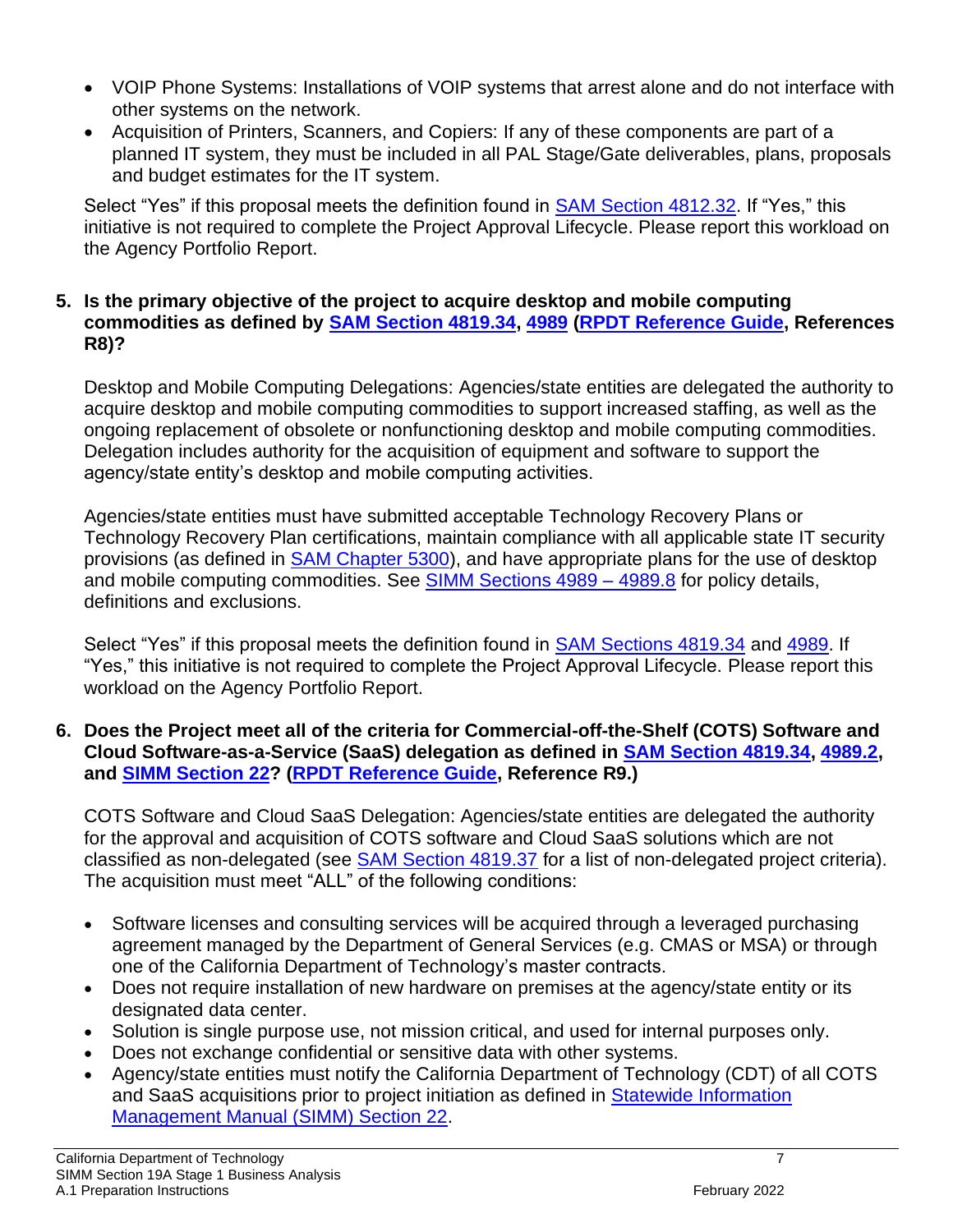Select "Yes" this proposal is a delegated project. Approval of the Project Approval Lifecycle is delegated to the head of the state entity; however, submit an approved SIMM Section 22 [COTS/SaaS Acquisition Form](https://cdt.ca.gov/policy/simm/) to CDT.

*NOTE: If the remaining questions are all marked "No," this effort will be deemed to not meet the reporting requirements for an IT project and be delegated back to the department.*

#### **7. Will the project require or has the project previously required a Budget Action to be completed?**

Projects whose initiation depends upon decisions to be made during the development or enactment of the Governor's Budget, such as approval of a Budget Change Proposal or Budget Revision to increase the agency/state entity's existing IT activities related to the project.

- Projects that involve a new system development or acquisition that is specifically required by legislative mandate or is subject to special legislative review as specified in budget control language or other legislation.
- Projects that have a cost that exceeds the level of the agency/state entity's delegated cost threshold assigned by the CDT and do not meet the criteria of a desktop and mobile computing commodity expenditure (see SAM Sections [4989, 4989.1, 4989.2,](https://www.dgs.ca.gov/Resources/SAM/TOC) and [4989.3\)](https://www.dgs.ca.gov/Resources/SAM/TOC)

Select "Yes" if the project requires a budget action to be completed.

- **8. Is it anticipated that the project will exceed the project cost delegation threshold assigned by CDT as identified in [SIMM Section 15 Departmental Project Cost Delegation?](https://cdt.ca.gov/project-approvals-and-oversight-contact/)**  Select "Yes" if the project cost exceeds your delegated cost threshold assigned by CDT as identified in [SIMM Section 15 Departmental Project Cost Delegation.](https://cdt.ca.gov/project-approvals-and-oversight-contact/)
- **9. Are there any previously imposed conditions placed on the state entity or this project by the CDT (e.g., Corrective Action Plan)?**

Select "Yes" if CDT has imposed conditions on the agency/state entity or project (e.g., Corrective Action Plan) and provide details regarding the conditions.

## **10.Is the system specifically mandated by legislation?**

Projects that involve a new system development or acquisition that is specifically required by legislative mandate or is subject to special legislative review as specified in budget control language or other legislation.

Select "Yes" if the system is specifically mandated by legislation. Legislative information will be required in the S1BA document.

## **11.If this effort does not meet the definitions of a reportable project, does your Agency Information Officer request that this project go forward through the CDT's Project Approval Lifecycle process?**

Agency-affiliated state entities are not required to submit an S1BA that has been approved by the Agency Information Officer as delegated. An Agency Information Officer can request that the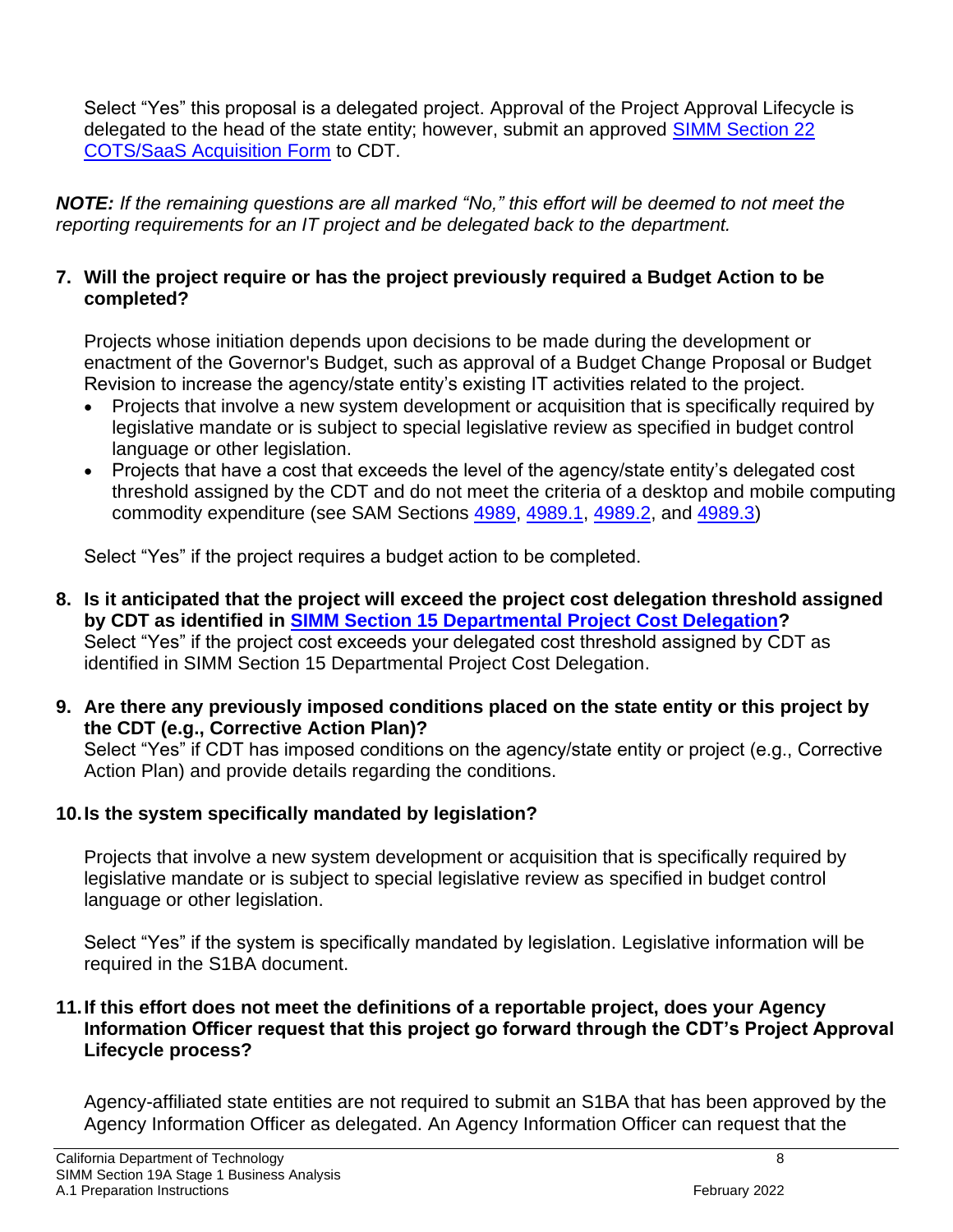project move forward through the Project Approval Lifecycle with the CDT even if delegated or non-reportable conditions are met. Please consult with your Agency Information Officer to learn more.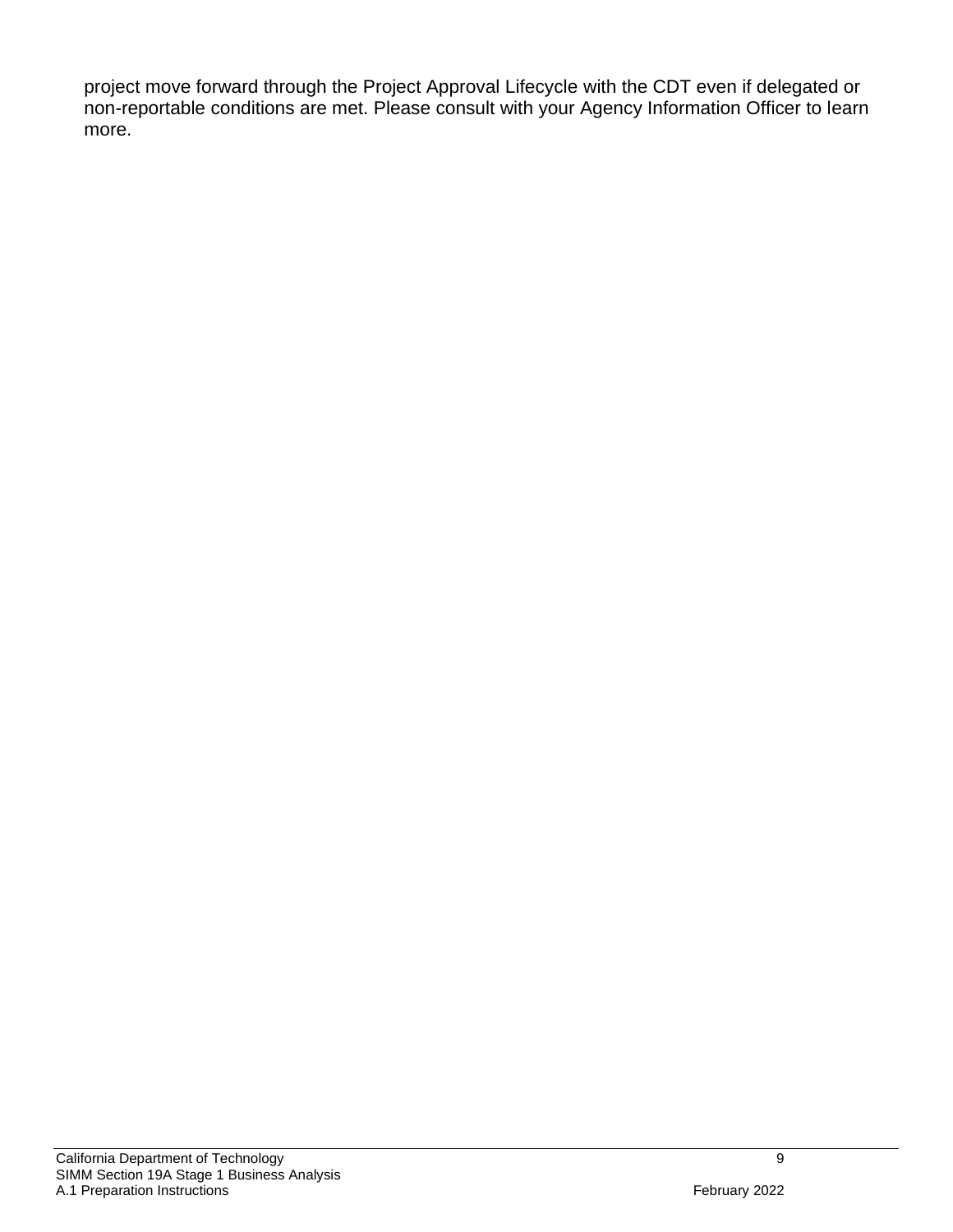# <span id="page-10-0"></span>**STAGE 1 BUSINESS ANALYSIS PREPARATION INSTRUCTIONS**

# <span id="page-10-1"></span>**MS Word Forms**

To ensure California's compliance with the Americans with Disabilities Act as Amended, the CDT will only support and accept for submission the Stage 1 Business Analysis version 3.0 (MS Word form) starting February 28, 2022.

## **Stage 1 Business Analysis Version 3.0 Changes**

The S1BA version 3.0 contains the following changes:

- The form no longer uses tables as a means of organizing content.
- Check boxes are now drop-down fields or narrative areas.
- All copy and paste sections also have content control to easily create duplicates of the areas that are asking to be copied/pasted. This takes the form of a + button in the lower right corner of the section to be duplicated.
- Sections have been pared down to include only the most relevant information at the proper time in the PAL process.
- Sections that require artifacts to be attached to the word document will now be required to be submitted as attachments to the submission email.
- Headings now allow each section and/or subsection to be collapsed for easier navigation.

# <span id="page-10-2"></span>**Stage 1 Business Analysis Transmittal Requirements**

A formal and approved transmittal is required for each Stage/Gate document submitted to the CDT with the appropriate signatures (as applicable). Based on the State Entity's governing body, approval of Stage 1 Business Analyses may depend on the following:

- $\checkmark$  Agency-affiliated state entities are required to sign and submit the Project Approval Executive Transmittal to their governing agency for approval. The CDT will not review and approve Stage 1 Business Analyses from agency-affiliated state entities.
- $\checkmark$  Agency-affiliated state entities are only required to submit S1BAs determined by the governing agency to be non-delegated pursuant to SAM 4819.37, 4819.37, or 4819.40 criteria. However, agencies will include all approved Stage 1 Business Analyses in the Agency State Entity Portfolio Report as specified in SIMM Section 05A.
- ✓ Non-affiliated state entities (state entities not governed by agencies) are required to sign and submit the Project Approval Executive Transmittal directly to the CDT for review.

*State entity: Includes every state office, officer, department, division, bureau, board, and commission, including Constitutional Officers. "State entity" does not include the University of California, California State University, the State Compensation Insurance Fund, the Legislature, or the Legislative Data Center in the Legislative Counsel Bureau.*

Submit required S1BA to the CDT through the CDT Project Oversight email address at: [\(ProjectOversight@state.ca.gov\)](mailto:ProjectOversight@state.ca.gov).

Questions related to transmittal requirements should be directed to your agency/state entity's CDT Office of Statewide Project Delivery (OSPD) Project Approval Manager; assignments can be found at: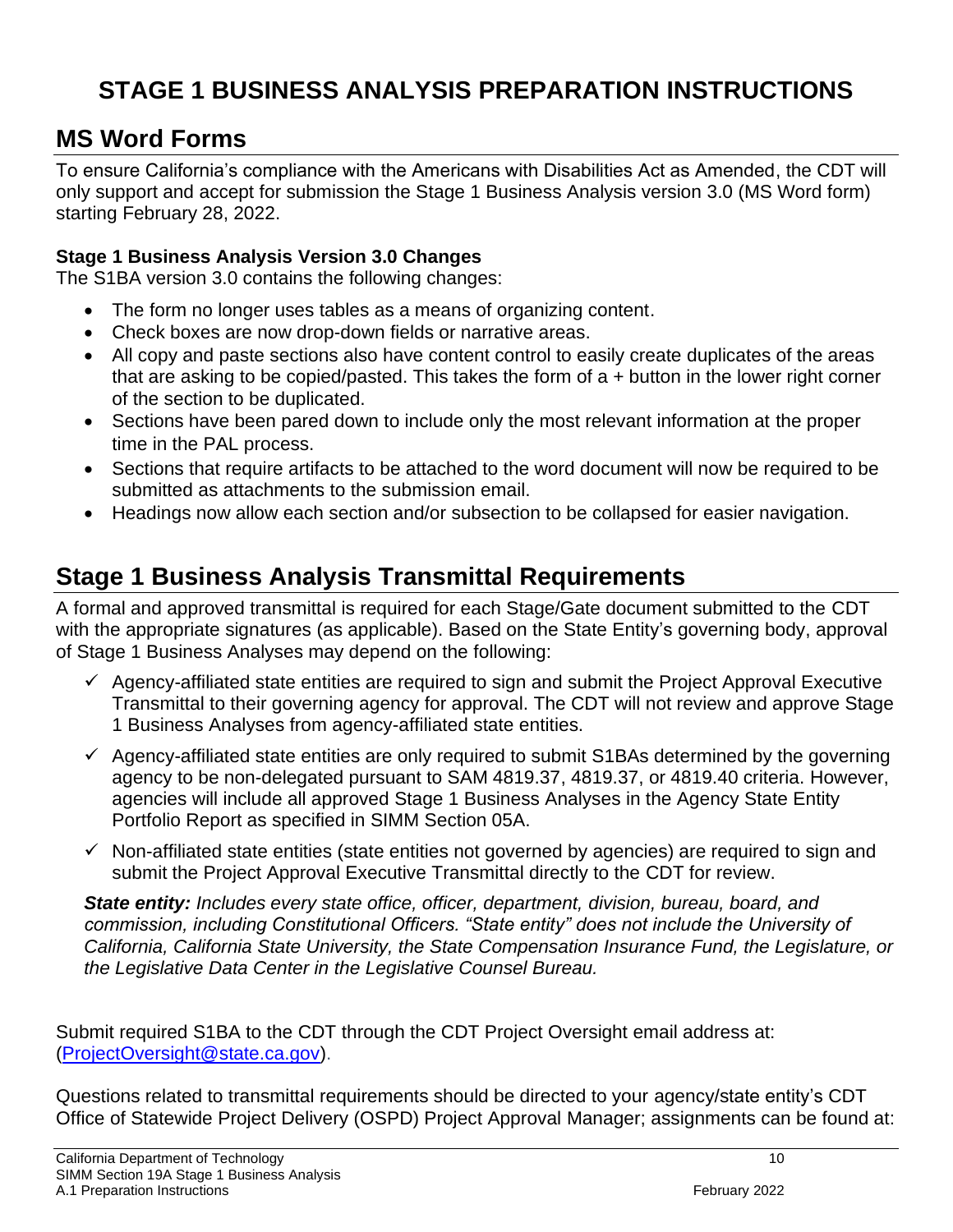## **Project Approval Executive Transmittal**

The transmittal template (available in SIMM Section 19G) contains the approving agency/state entity executive signatures, with the following components:

- 1. **State Entity Name:** Enter the state entity name that prepared the S1BA. Designate one state entity as owner if multiple state entities have a role in the proposal.
- 2. **Agency Name**: Enter the agency name that prepared the S1BA. Designate one agency as owner if multiple agencies have a role in the proposal. This field is not required for state entities not governed by an agency.
- 3. **Proposal Name:** Enter the proposal name as determined by the agency/state entity.
- 4. **Department of Technology Project Number**: If this is a new submission, this field should be left blank. The CDT Project Number will be assigned by the CDT after initial submission. If this is a resubmission, enter the number assigned by the CDT.
- 5. **Submission Deliverable**: Select the Stage/Gate deliverable(s), as applicable.
- 6. **Approval Signatures:** The agency/state entity executive approval signatures are required, documenting commitment and involvement at the agency/state entity level. The required signatures include those of the Information Security Officer, Enterprise Architect, Chief Information Officer, Budget Officer, Procurement and Contracting Officer, State Entity Director, AIO\*, and the Agency Secretary (or designee).\*

**\*Exception** – Non-affiliated state entities (state entities not governed by agencies) can sign and submit the Project Approval Executive Transmittal directly to the CDT, the AIO and Agency Secretary signatures are not required.

# <span id="page-11-0"></span>**Stage 1 Business Analysis – General Instructions**

# <span id="page-11-1"></span>**1.1 General Information**

**Agency or State Entity Name:** Select the agency/state entity name with organization code that prepared and is responsible for the S1BA proposal. Designate one agency or state entity as owner if multiple agencies or state entities have a role in the proposal. The entity selected here or entered in the following question will be used to generate the project number.

**If Agency/State entity is not in list, enter here with organization code:** Enter the agency/state entity name, along with its [organization code,](http://dof.ca.gov/Accounting/Policies_and_Procedures/Uniform_Codes_Manual/organization_codes/documents/5orgnumb.pdf) if not included in dropdown list above.

**Proposal Name and Acronym:** Enter the proposal name as determined by the agency/state entity. The name should not reflect a system or type of IT solution. If an acronym is not provided, the CDT will create one.

**Proposal Description:** Enter a brief description of the proposal. This description should be concise and focused on the business problems or opportunities as described in Section 1.6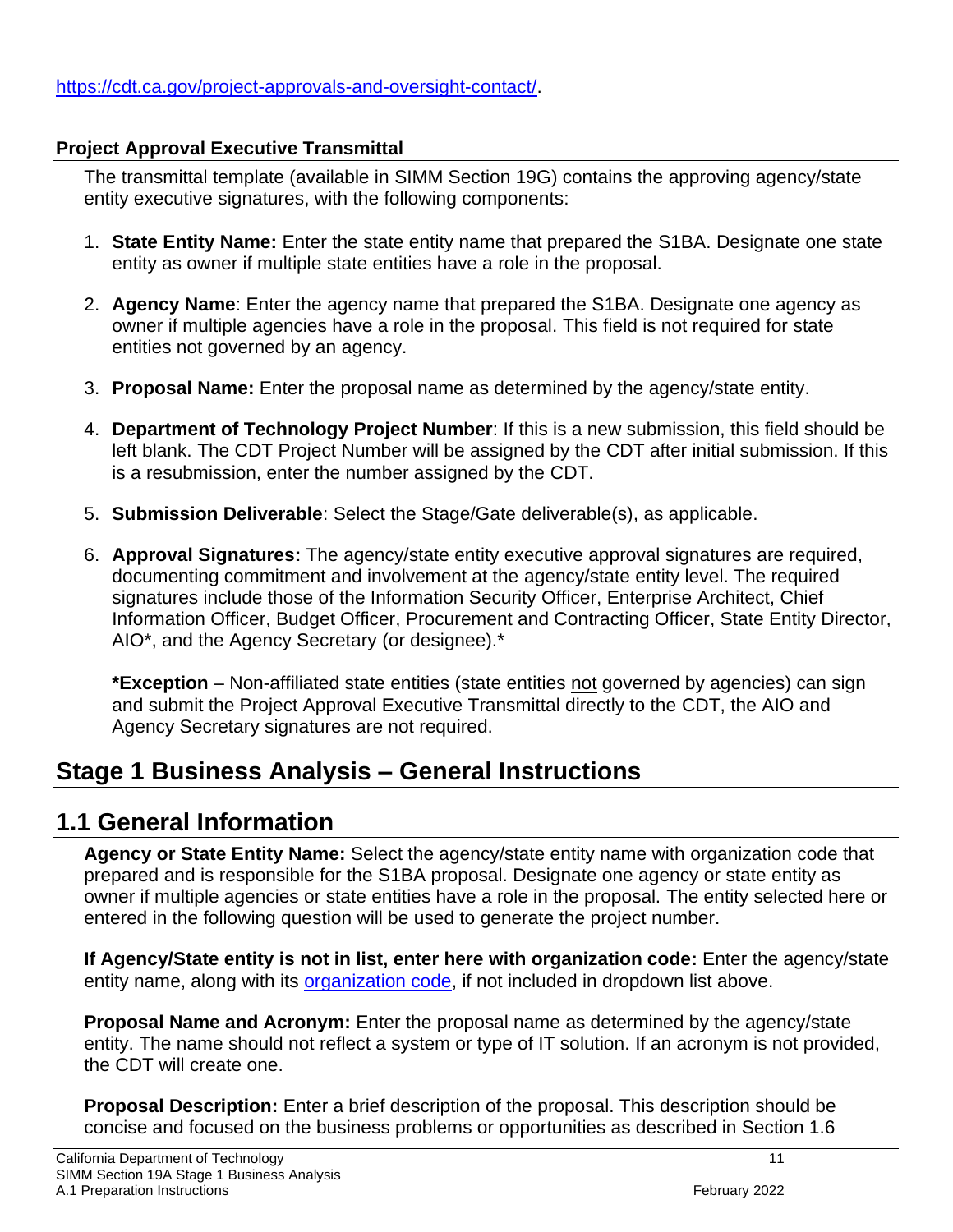Project Justification. This description should be formatted as follows, "(Agency/state entity) proposes to (brief description of the initiative) in order to (or similar verbiage)." This description is used on the CDT's public website for the project.

Example: The (agency/state entity), (Business Program), proposes to re-engineer the manual process used to publish the bi-annual publication list of the top 500 taxpayers with tax delinquency liens greater than \$100,000, in order to meet the mandates of Assembly Bill XXXX. The current publication process is labor intensive and produces many errors. The reengineered process will reduce errors, improve accuracy, efficiency, quality, and time management. The list will include the delinquent business entity's principal officers, titles, and names, number and status of any occupational/professional licenses held by the taxpayer, and lien amounts.

**Proposed Project Execution Start Date:** Select the proposed **project execution** start date for the requested project proposal.

**S1BA Version Number:** Select the document's version number based on current status and edits. The version number should reflect any revised submissions to CDT.

# <span id="page-12-0"></span>**1.2 Submittal Information**

## **Contact Information**

**Contact Name:** Enter the full name of the agency/state entity person who will be the primary point-of-contact for control agency questions and comments.

**Contact Email:** Enter the email address of the contact provided above.

**Contact Phone Number:** Enter the ten-digit phone number of the contact provided above.

**Submission Type:** Select the appropriate description for the submission type.

**If Withdraw, select reason:** If applicable, select the appropriate reason for withdrawal.

**If Other, specify reason here:** Select the appropriate reason if "Other" is selected.

**Sections Changed, if an update or resubmission:** If applicable, list all the sections that have been updated since the last submission.

**Summary of Changes:** If applicable, provide a brief summary of changes made since the last submission.

**Project Approval Executive Transmittal:** Attach a copy of the signed Project Approval Executive Transmittal for S1BA to your email submission. Use the transmittal form located in SIMM 19 Section G.1.

**Stage 1 Reportability Assessment:** Attach a copy of the Stage 1 Project Reportability Assessment to your email submission. Use the form located in SIMM 19 Section A.2.

# <span id="page-12-1"></span>**1.3 Business Sponsorship**

## **Executive Champion (Sponsor)**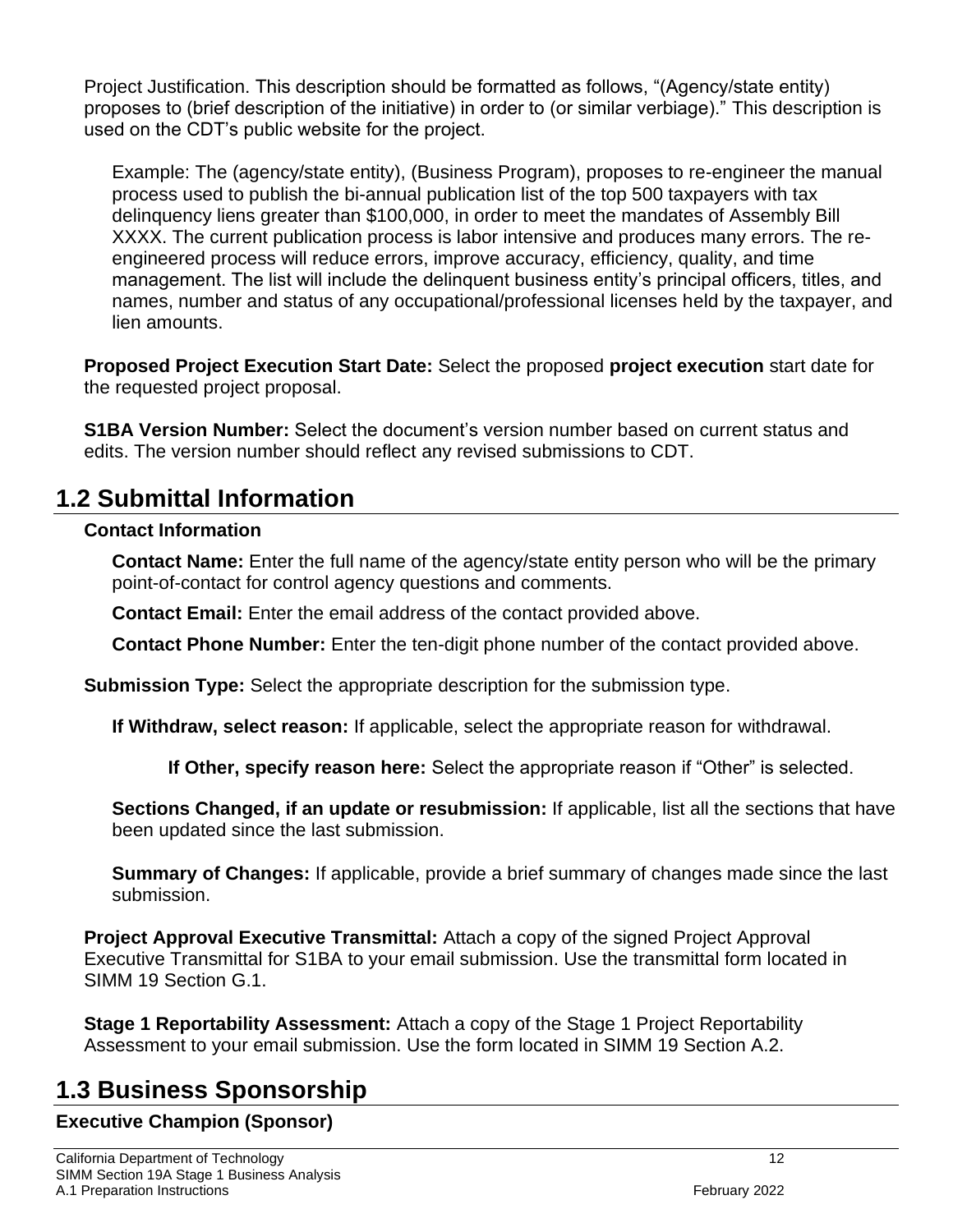An "Executive Champion" maintains a leading and very active role in the project by promoting and marketing the project to stakeholders. An executive champion:

- Champions or "sponsors" the project.
- Provides vision, guidance, and direction to the project.
- Determines and advocates for suitable levels of funding and resources.
- Ensures multi-divisional or multi-agency participation on the project where appropriate.
- Acts as an advocate for the project throughout its lifecycle.
- Monitors project progress, intervenes as needed, and resolves escalated issues.
- Oversees project budget, schedule, and scope.
- Communicates project status to the executive stakeholders, as relevant, and ensures sustained buy-in at all levels.

**Title:** Enter the title of the Executive Champion.

**Name:** Enter the full name of the Executive Champion.

**Business Program Area:** Enter the name of the business program area represented by the Executive Champion (Sponsor).

## **Business Owner**

A "Business Owner" maintains a leading and very active role from the perspective of the government program area that the project enables, supports, and/or enhances. Business Owners "partner" with technology project leaders to lead projects that serve business needs and to meet objectives (see Section 1.7). A Business Owner:

- Owns the program area(s) that the project empowers, maintains, or improves.
- Defines the expected business objectives and outcomes.
- Develops the business strategy.
- Describes and clarifies business processes and terminology.
- Reviews and approves the business requirements.

**Title:** Enter the title of the Business Owner.

**Name:** Enter the full name of the Business Owner.

**Business Program Area:** Enter the name of the business program area represented by the Business Owner.

## **Product Owner**

The product owner is responsible for maximizing the value of the product by managing the product backlog, or list of work to be done. The product owner is also responsible for making sure that the business and the team have a shared understanding of the project vision, the project goals, and the details of the work to be done, so that the team can plan and build the work items and ultimately accepts the final product. A Product Owner:

- Owns the lifecycle of a product from idea, through to explore, validate, grow, sustain, and eventually retire.
- Is heavily involved in procurement methodology, design, and management.
- Reports to the Business Owner if available or Executive Champion(s) if not.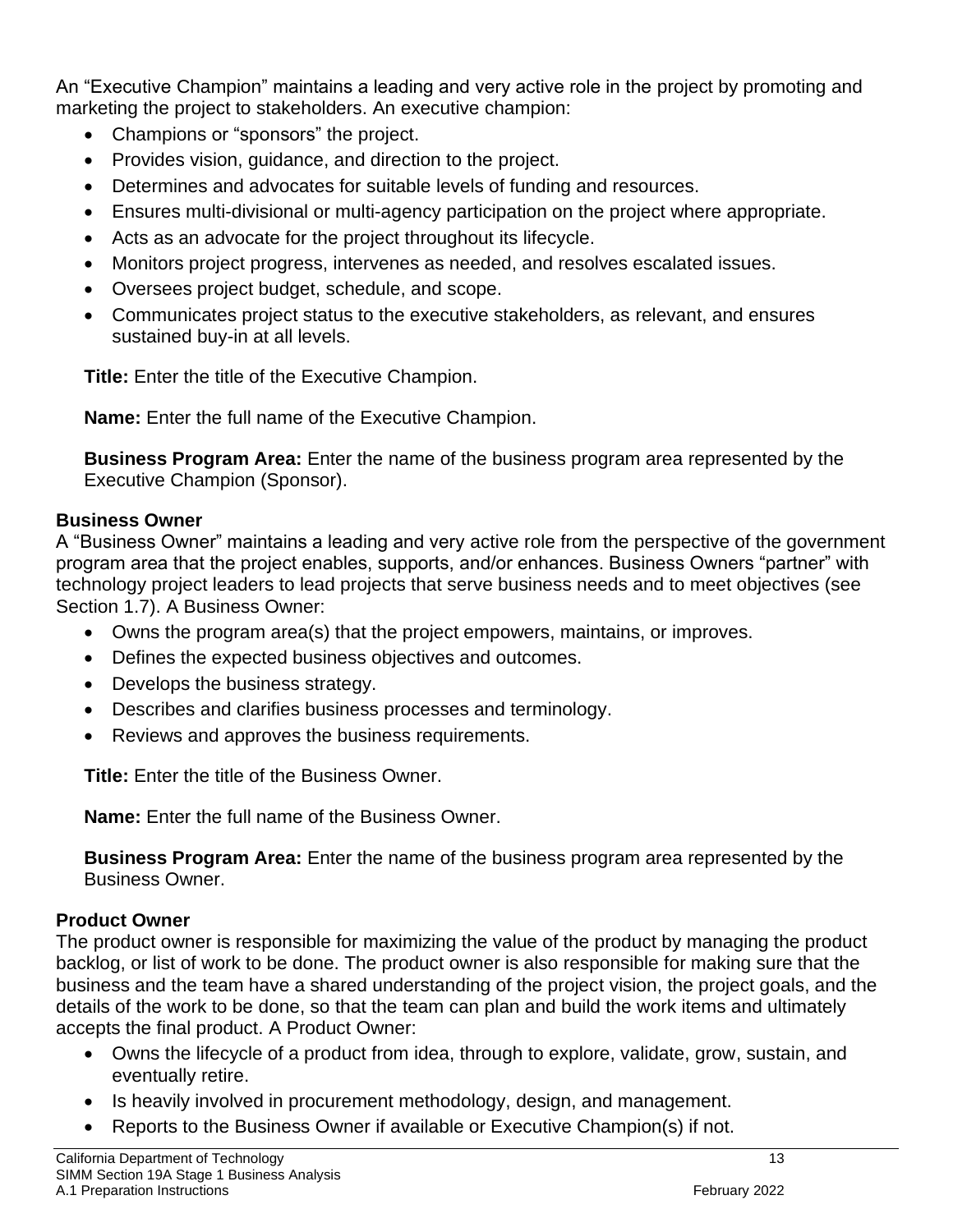• Is the Lead Business Liaison subject matter expert for predictive methodology.

**Title:** Enter the title of the Product Owner.

**Name:** Enter the full name of the Product Owner.

**Business Program Area:** Enter the name of the business program area represented by the Product Owner.

# <span id="page-14-0"></span>**1.4 Stakeholder Assessment**

**Indicate which of the following are interested and the level of interest in this proposal and/or outcome of the project.**

Determine if the project will only have an impact to the department only and choose 'Yes' or 'No' for the first question.

If 'No' is selected for 'Department Only,' select the group(s) that may have a vested interest in the outcome or may be impacted by the proposed project. Choose 'Yes' or 'No' for each group.

## **Describe how each group marked 'Yes' will be involved in the planning process.**

Describe in narrative format how each of the group(s) identified will be involved in the project's planning process.

# <span id="page-14-1"></span>**1.5 Business Program**

**Organization Name:** Enter the organization's name.

**Business Program Name:** Enter the name of the business program.

## **Program Background and Context**

Provide a brief overview of the agency/state entity's business program(s) impacted by the proposed project. The business description should be succinct and at the highest level possible to understand the business problem(s) and not contain any business terminology and acronyms unless previously defined.

Note: This section should not provide a description of the agency/state entity's mission or background. Do not discuss business programs that are not affected by the proposal, how the work is performed, business problems, potential solutions, existing technology, etc.

This narrative should adhere to the following guidelines:

- The program background and context should set the scope of the study; everything that follows in the study must relate to and follow from the business description.
- List multiple business programs separately if they have distinct problems, opportunities, or objectives. Include a description of impacted business program activities and services.
- The business program(s) identified should align with the Business Owner(s) and Key Stakeholder(s) identified in sections 1.3 Business Sponsorship and 1.4 Stakeholder Assessment partners.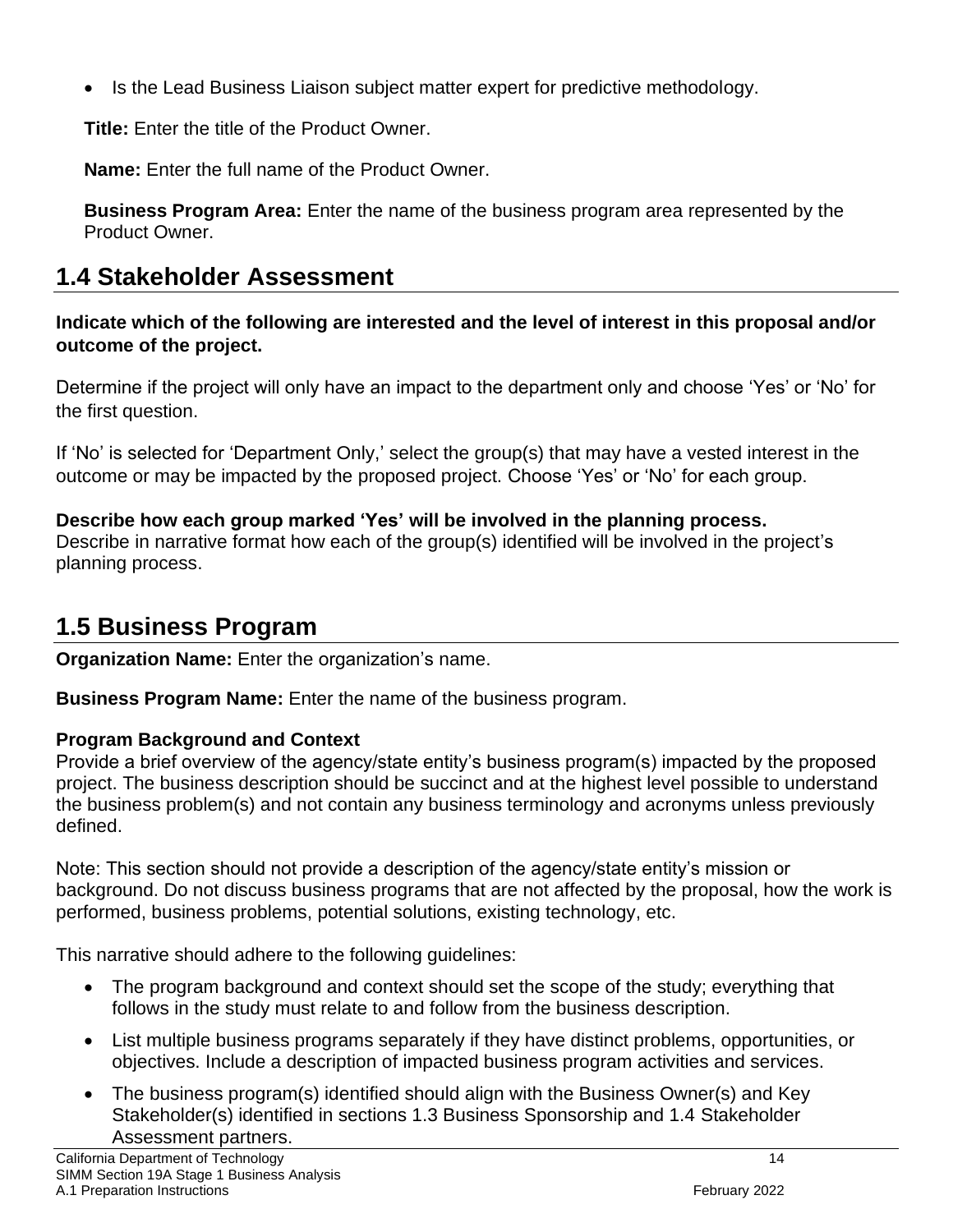## **How will this proposed project impact the products or services supported by the department?**

The impacts should detail how processes and procedures will be changed overall including training and Organizational Change Management.

# <span id="page-15-0"></span>**1.6 Project Justification**

## **Strategic Business Alignment**

• **Enterprise Architect:** Enterprise architects are key in establishing an organization's IT infrastructure and maintaining and updating IT hardware, software, and services to ensure it supports established enterprise goals. An enterprise architect is responsible for the upkeep and maintenance of an organization's IT networks and services.

**Title:** Enter the title of the Enterprise Architect.

**Name:** Enter the full name of the Enterprise Architect.

- **Strategic Plan Last Updated:** Enter the date the agency/state entity's Strategic Plan was last updated.
- **Strategic Business Goal:** Identify the agency/state entity's strategic business goal(s) associated with this proposal.
- **Alignment:** Briefly describe how this proposal helps to achieve the agency/state entity's strategic goals. Describe how the proposal will address problems that impede or opportunities that enhance the achievement of the business goal as stated in the agency/state entity's Strategic Plan.

**Mandate(s):** Select one of the following mandate descriptions, if applicable.

Mandates may include Executive Orders or proclamations which impact the business program. They may also include new Federal legislation or changes to existing Federal regulations. See SAM Section 4819.37 for additional information on project reporting requirements related to mandates.

- **Bill Number/Code:** Enter the Bill or Code number if applicable.
- **Add the Bill language that includes system-relevant requirements:**

Enter the Bill or Code language that provides relevant information and system requirements to support this project.

## **Business Driver(s)**

A "Business Driver" is a resource, process, or condition that is vital for the continued success and growth of the business program(s) that the proposal will enable, support, and/or enhance. Potential business drivers have been placed into three general categories (i.e., Financial Benefit, Mandate, and Improvement). Check all items that are applicable as business drivers for this proposal:

• **Financial Benefit:** Select "Yes" or "No" to indicate whether this project provides a financial benefit. If "Yes, indicate which type by selecting "Yes" or "No" for each of the following items: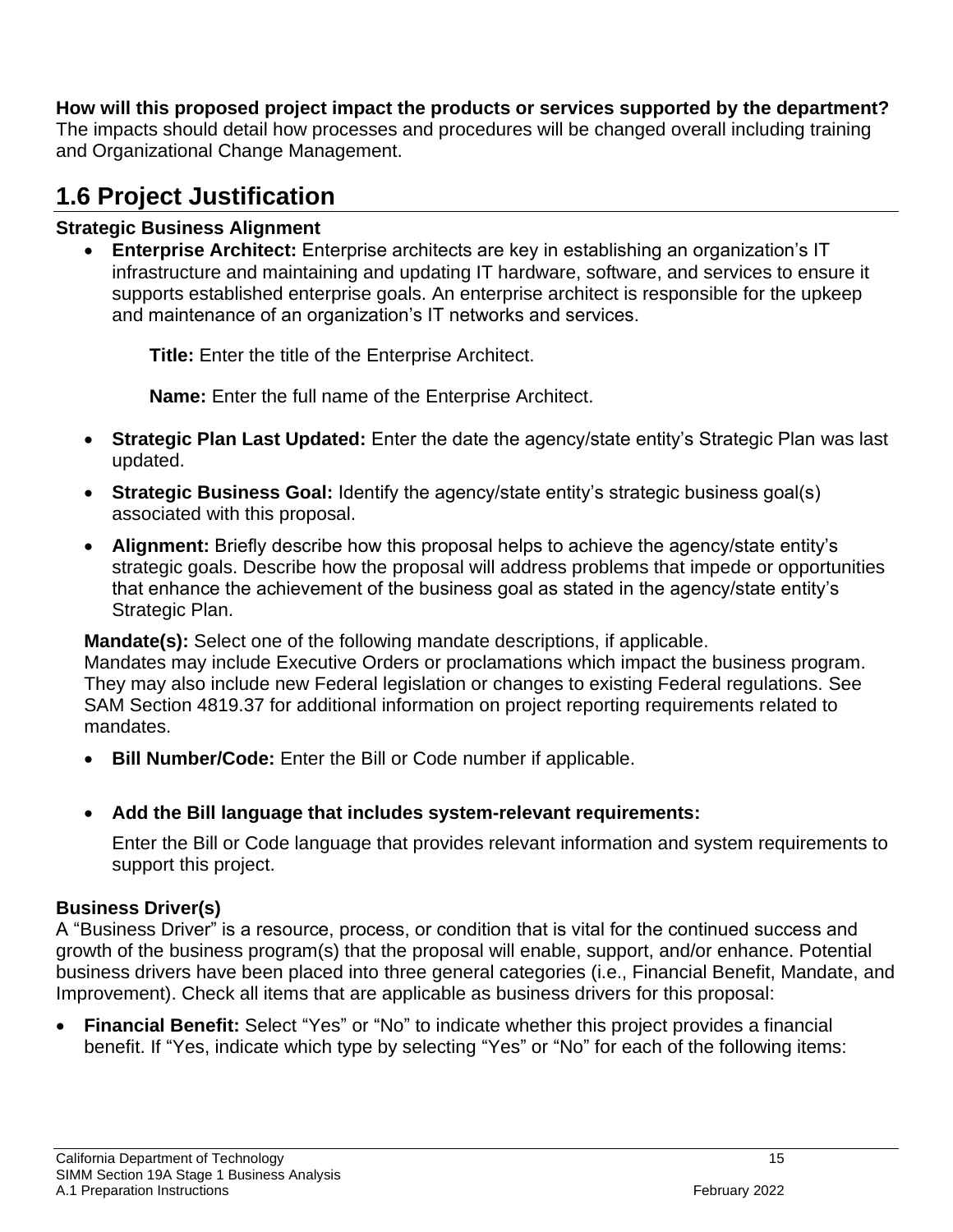**Increased Revenues:** Any addition to cash or other current assets that does not increase any liability or reserve and does not represent the reduction or recovery of expenditure (e.g., reimbursements and/or abatements). Revenues are a type of receipt generally derived from taxes, licenses, fees, or investment earnings. Revenues are deposited into a fund for future appropriation and are not available for expenditure until appropriated (Uniform Codes Manual).

SAM Section 6602 defines revenues as, "Any changes in the amounts of operating income received by state and local agencies as the result of an executive regulation…includes taxes, state and/or federal assistance, fees, licenses, and so forth."

Select "Yes" if the proposal will result in additional income to the State in the form of increased federal funding, state taxes, licenses, fees, etc.

**Cost Savings:** As defined by SAM Section 6602, "Both actual budget reductions and the 'freeing up' of staff and/or resources to address other areas of legitimate concern of the agency."

Select "Yes" if the proposal will result in reduced expenses for the program or IT budget (e.g., reduced program, IT staff, equipment, travel expenses, etc.).

**Cost Avoidance:** Benefits that occur when future program needs are met at less cost than would otherwise have been required. Such program needs can include new program services, increased program service levels, or replacement of current systems.

Select "Yes" if the proposal will result in the avoidance of a future planned increase in the program or IT budget.

**Cost Recovery:** The Federal government portion for their share of expenditures for providing Medicaid services, administering the Medicaid program, and certain other human service programs recovered by the State. This also includes costs recovered from the Federal government through the Federal Financial Participation (FFP) under U.S. Code, Title 42, Chapter 7, Subchapter XIX, Section 1396b, which allows states to receive partial reimbursement for activities that meet FFP objectives.

The FPP objectives, among others, may include activities attributable to the design, development, modification, and installation of mechanized claims processes and information retrieval systems.

Select "Yes" if the proposal will result in the agency/state entity's ability to recover costs through the Federal government due to the type of service or program provided.

- **Improvement:** Select "Yes" or "No" for each of the following Improvement categories.
	- **Better Services to the people of California:** Better services to the people of California may include improvements to quality of life or improving the experience of those interacting with program operations (e.g., replacing paper forms with internet forms or replacing paper listings of information with searchable databases).
	- **Efficiencies to Program Operations:** Efficiencies to program operations may include making improvements to an agency/state entity's business processes used to run program operations (e.g., automating business processes, workflows, and reporting).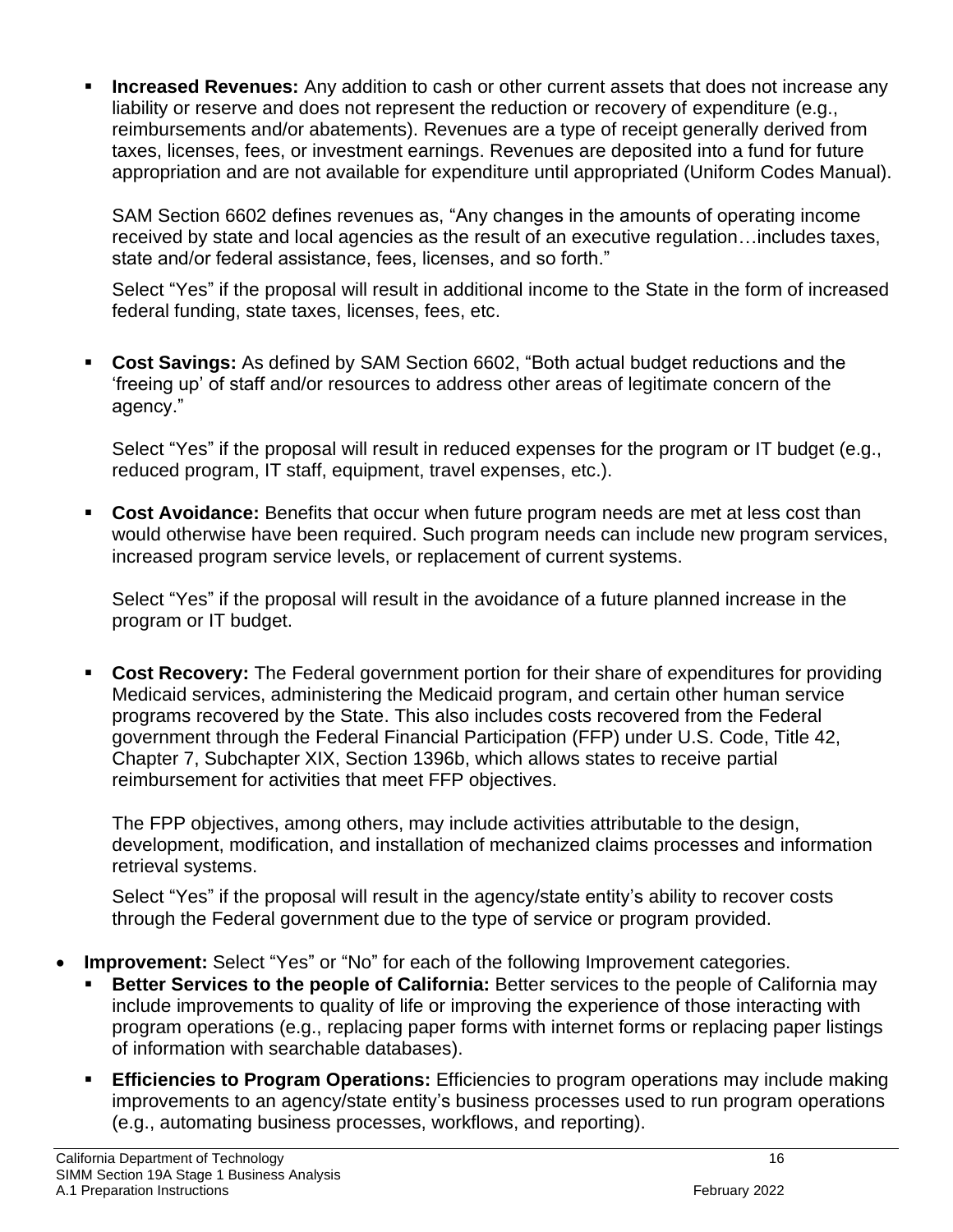- **Improved Equity, Diversity, and/or Inclusivity:** Equity, Diversity, and Inclusivity may include upgrades to support unrepresented or under-represented groups in the state of California. It's a proactive means to avoid or address unnecessary risks that can disrupt the delivery of expected service levels. There may be changes to programs to target groups that have perfectly suitable access but are disproportionately impacted by stuff.
- **Improved Health and/or Human Safety:** Health and human safety improvements may include upgrades to the physical and/or mental conditions of the people of California, including inpatients, employees, and those in the community. Health improvements may include reducing the presence or negative impacts of illnesses, injuries, or impairments to the people of California. Human safety improvements may include reducing exposure to or negative impacts from hazards or reducing the risk of harm or injury.
- **Improved Information Security:** Improved information security protects the confidentiality, integrity, availability of business data from those with malicious intentions, and information compliance with state and federal standards.
- **Improved Business Continuity:** Business continuity encompasses a defined set of planning, preparatory, and related activities intended to ensure that an organization's critical business functions will either continue to operate despite serious incidents or disasters that might otherwise have interrupted them or will be recovered to an operational condition within a short period.
- **Improved Technology Recovery:** Improved technology recovery involves a set of policies and procedures to enable the recovery or continuation of vital technology infrastructure and systems following a natural or human-induced disaster, which impedes the agency/state entity's ability to provide business services. Technology recovery focuses on the IT or technology systems supporting critical business functions, as opposed to business continuity, which involves maintaining all essential aspects of a business functioning despite disruptive events.
- **Technology Refresh:** Technology refresh may include the replacement of aging hardware or software that is unreliable or will no longer be supported by the manufacturer.
- **Technology End of Life:** The technology currently in use to support the agency/state is no longer supportable due to aging technology or the lack of skilled resources to support the technology.

# <span id="page-17-0"></span>**1.7 Business Outcomes Desired**

## **Executive Summary of the Business Problem or Opportunity**

Provide a brief narrative summary of the business problem or opportunity that is driving changes to the current state environment, processes, etc. This should be a brief description of the overall problem or opportunity. The individual problems or opportunities will be listed in below. This narrative summary should address the following questions:

- How was the problem or opportunity identified (e.g., log/report deficiencies, backorders, assessment of penalties, excessive overtime costs, statutes, or legislation)?
- What created the problem or opportunity?
- What is the magnitude of the problem or opportunity?
- How do the business drivers selected above relate to the business problem or opportunity?
- Why is this proposal important to consider at this time?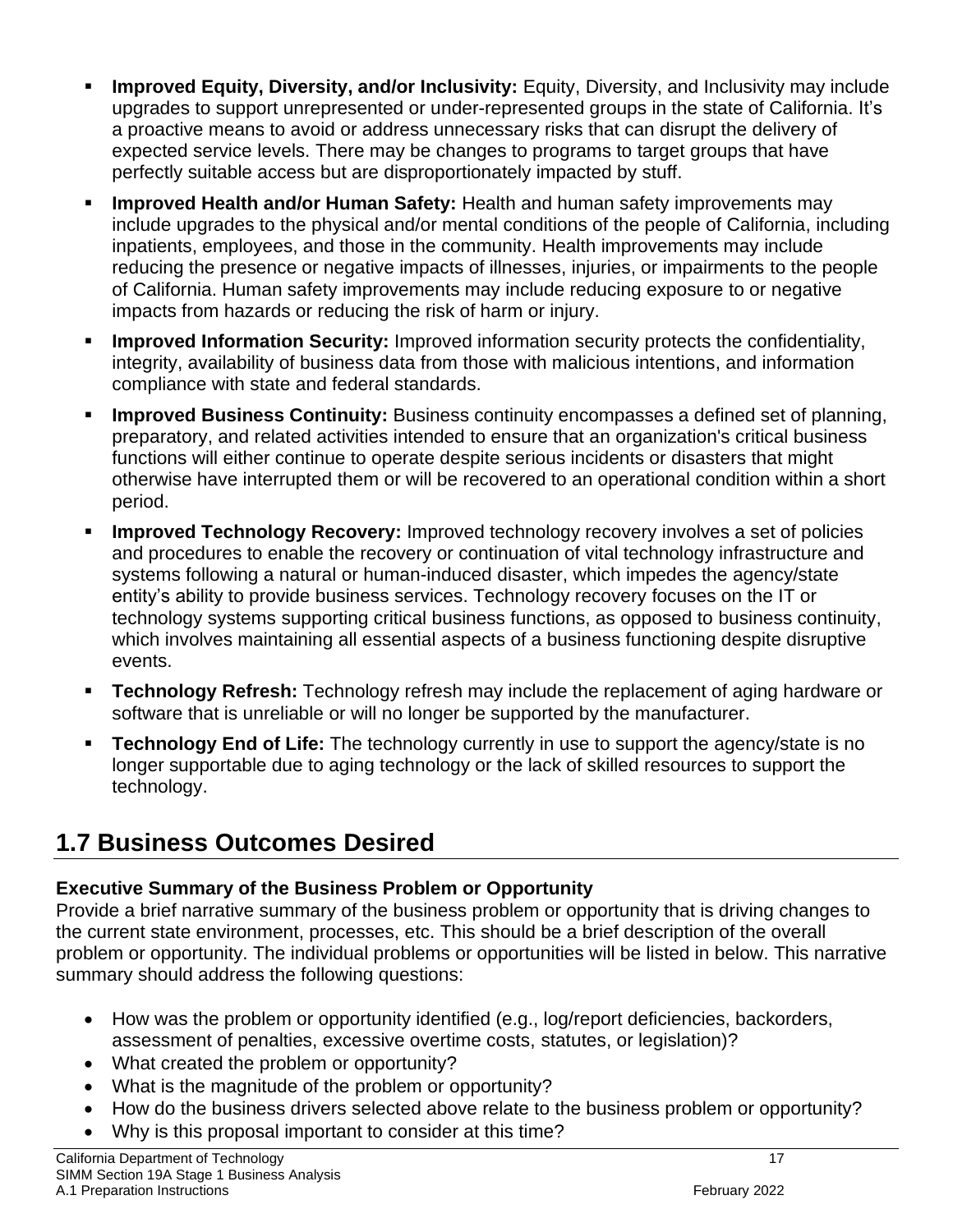- Are there any security and/or privacy issues (e.g., confidentiality, integrity, and availability) that should be considered?
- What are the effects and/or impact of the statutes and/or mandates, if identified in Section 1.6?

**Objective ID:** Give each objective added to the form a number, continuing from the problem ID number. For example, problem statement 1, objective ID 1 and 2 would become 1.1 and 1.2.

**Objective**: Identify the objectives for the problem listed above. These requirements are merely intended to provide a guide to the major issues. They are not intended to be specified here at a level that they could be implemented by a developer. Describe how the metric will be tracked through the progression of the project. Examples include but are not limited to existing data, relevant forms, surveys, focus groups, etc. Provide a description of the problem in business terms and ensure that it is aligned with at least one of the business drivers identified above. The statements should not indicate that the completion of a new system will solve the problem.

**Metric:** Describe the measurement(s) that will be used to confirm the attainment of the business objectives identified. Provide specific, measurable, and realistic means to measure the business problem or opportunity against the objectives. Measurements should be developed with stakeholder involvement. These measurements will be used to collect data before, during, and following an approved project to support the achievement of the objectives as described in the Post Implementation Evaluation Report (PIER).

**Baseline:** Provide the current magnitude or value for the metric (e.g., the current business program processing time: number of people served, forms processed). For example, if it currently takes 20 minutes to perform the business problem or opportunity, then 20 minutes would be entered. The metric used should align with the objective (e.g., loss of revenue should use money-based objective metrics).

**Target Result:** List the business objective(s) associated with the problem or opportunity and identify expected short-term and long-term target result that the proposal will address (e.g., what the proposal is seeking to achieve). Identify at least one objective for each individual business problem or opportunity. An ideal objective statement is "SMART" (i.e., "S" Specific, "M" Measurable, "A" Achievable, "R" Realistic, and "T" Time Bound) (see SIMM 170B, *[Project Requirements Development](https://cdt.ca.gov/policy/simm/)  [Instructions](https://cdt.ca.gov/policy/simm/)*, section 2.1, Table 1).

If an objective does not have measurable data, the agency/state entity should at a minimum provide the proposed data source, unit of measurement, and timeframe of when the data will be observable or verified. Identify the timeframe in which the objective will be achieved. Provide additional details as necessary.

It is essential that each target result:

- Relates to a problem or opportunity specified in the problem/opportunity statement.
- Is business based.
- Is stated in quantifiable terms and at a level which decision makers can determine value versus investment.
- Is realistically achievable.
- Is not compounded (i.e., list one desired outcome per line item). Do not combine more than one objective in an objective statement.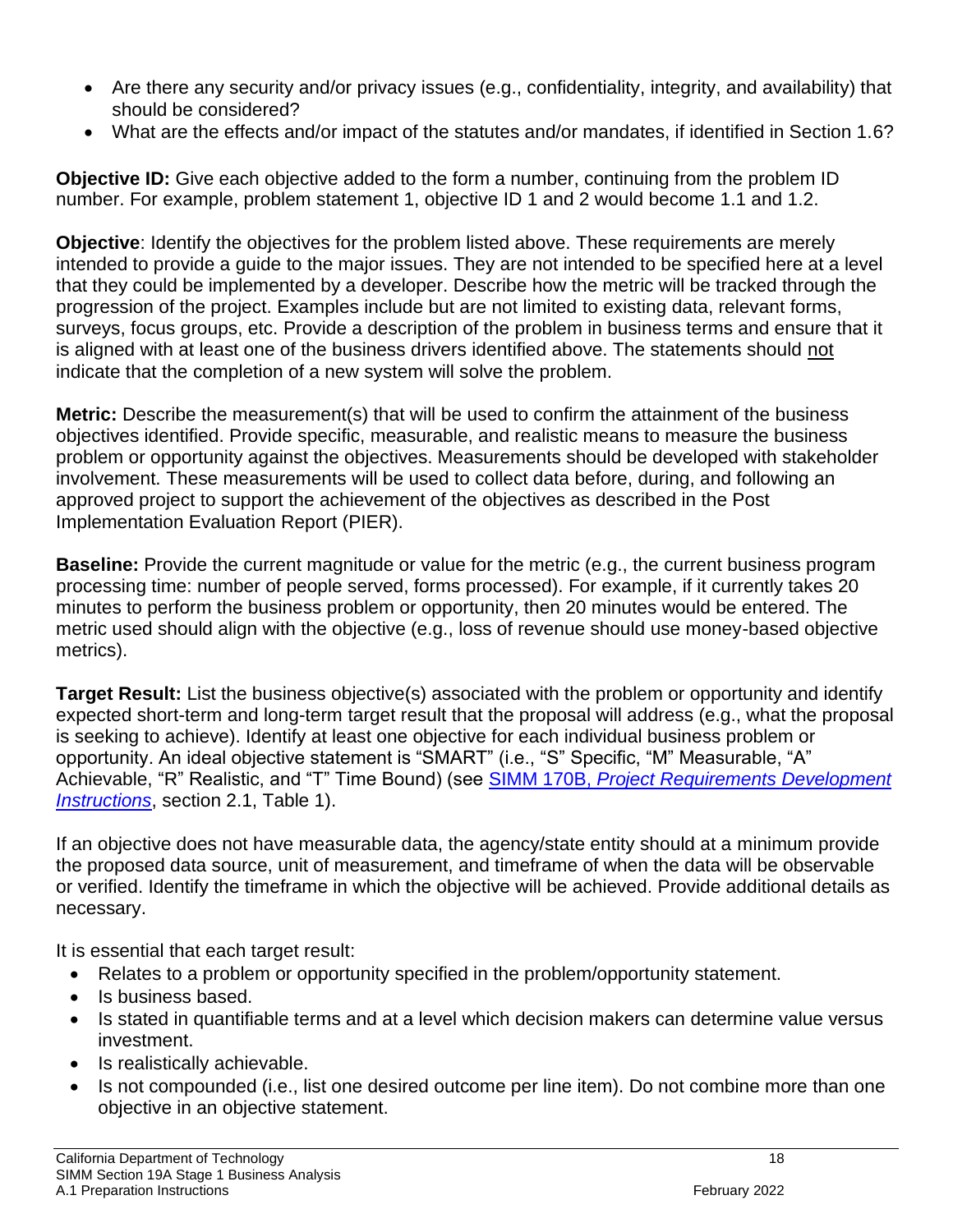# **Good Examples: Example 1**

Objective ID: *1.1*

## Objective:

*Efficiencies to program operations (business driver): Administrative Services Division (business program) manually processes and matches approximately 2,500 Residential Housing Unit (RHU) purchase orders (POs) annually, which requires over 2,080 hours in overtime by staff (impact). Reduce* a*verage time to reconcile a single PO in minutes. Current average is 20. Reduce staff time necessary to reconcile the RHU Purchase Orders by 25 percent within 18 months of the completion of the Business Management Review (BMR).*

Metric:

*Average time to reconcile a single PO in minutes.* 

Baseline: *20 minutes*

Target Result: *15 minutes using the existing PO tracking report.*

## **Example 2**

Objective ID: *2.1*

## Objective:

*Efficiencies to program operations (business driver); Customer Support Division (CSD) (business program): Staff members manually transfer data from 200 Microsoft Excel (MS Excel) spreadsheets gathered from remote offices into Microsoft Access (MS Access) to develop reports for CSD. The current process relies on heavy manual interactions and duplicative efforts, resulting in excessive staff usage and incomplete and inaccurate data (impact).*

*After implementation, eliminate the need to manually transfer data from MS Excel spreadsheets into MS Access database.* 

Metric:

*Number of spreadsheets requiring staff to manually transfer data into a reporting system.* 

#### Baseline: *Current: 200.*

Target Result:

*Number of spreadsheets requiring staff to manually transfer data into a reporting system: 0 Number of errors during manual data transfer into a reporting system: <1*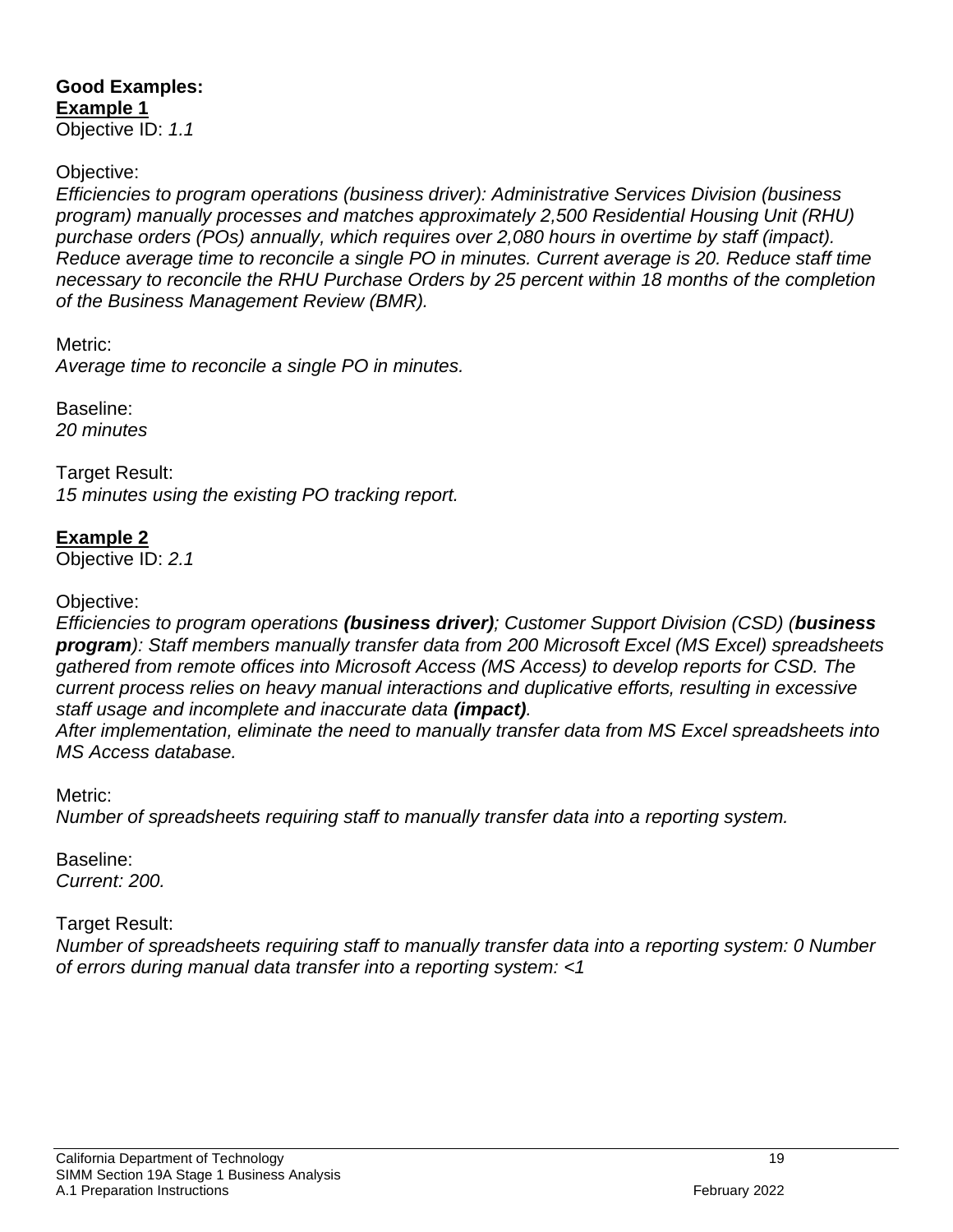Objective ID: *2.2*

Objective:

*After system implementation, track the number of spreadsheets requiring manual conversion of data into the reporting system. After implementation, reduce staff computation errors during the manual data transfer from MS Excel spreadsheets into MS Access database.*

#### Metric:

*Number of errors during manual data transfer into a reporting system.*

Baseline: *>10*

Target Result: *After system implementation, track the number of errors during the data conversion into the reporting system. Goal is <1.*

#### **Poor Examples:**

## **Poor Example 1**

Objective ID: *5*

Objective:

*Excessive customer wait time at field offices. Within 18 months of implementation of the system, reduce the field office wait time. Time until customer is seen at a window. Anecdotal information from field offices. Current value: 30 minutes.*

Metric: *Time until customer is seen at a window.*

Baseline: *30 minutes*

Target Result: *Reduced by 50%*

The above example does not follow the SMART objective format. It does not specify reliable data source or a frequency for the data to be captured and reviewed.

#### **Poor Example 2**

Objective ID: *1.1*

Objective:

*Ensure effective and efficient management of the Program. Decrease data management maintenance costs by 50 percent within 12 months of completion of the replacement system. Maintenance support contract cost estimate is \$1 million. Count the number of SDNs (invoices) to reach the values.*

Metric: *Number and cost of system SDNs (invoices).*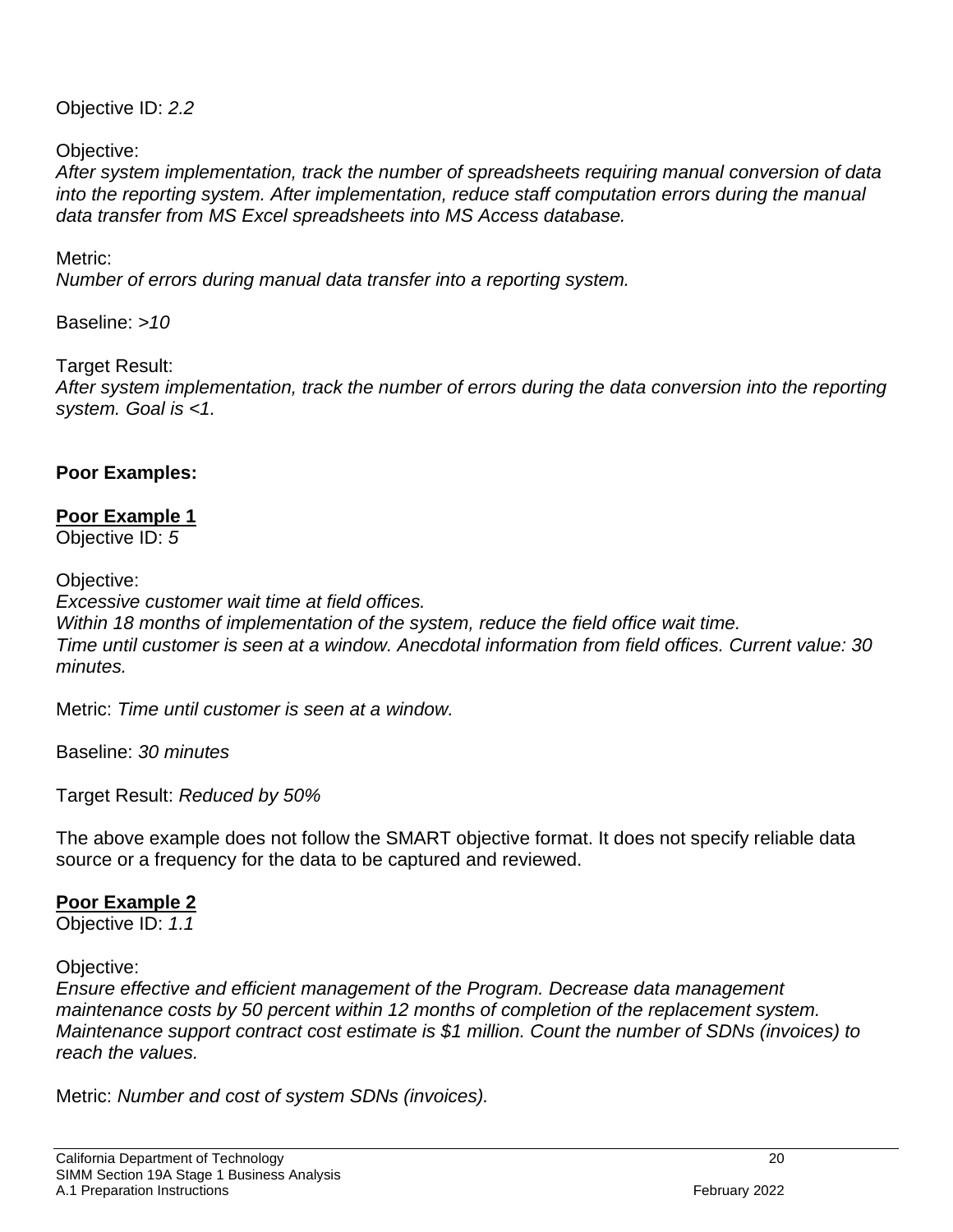Baseline: *Maintenance support contract cost estimate is \$1 million.* 

Target Result: *Pay \$0 for sub-contracts.*

The above example does not identify a problem or an opportunity; this is a high-level goal statement. The description uses an acronym which has not been identified previously. The target result is not equal to the 50% as implied in the objective statement. Invoices are a good data source for measurement; however, the invoice count does not relate to a dollar value. Finally, the description does not address the frequency in which the information would be reviewed.

# <span id="page-21-0"></span>**1.8 Project Management**

The Project Management Risk Assessment aids in assessing the maturity of an organization as a whole and their ability to carry out projects. This model will evaluate such elements as:

- Organizational commitment to a well-defined, mature project management process
- Existence of predicated management commitment, functions, and systems
- Competence of participants in any project management endeavor
- Organizational project management environment (e.g., tools, infrastructure) and how well these are integrated
- Measurement metrics in the organization and how well they are used and any applicable past performance
- Organization's continuous improvement process

Utilizing the instructions in [SIMM Section 45 Appendix B, Project Management Risk Assessment](https://cdt.ca.gov/policy/simm/)  [Preparation Instructions,](https://cdt.ca.gov/policy/simm/) complete the Project Management Risk Assessment Template [\(SIMM](https://cdt.ca.gov/policy/simm/)  [Section 45 Appendix A\)](https://cdt.ca.gov/policy/simm/). Only complete the questions identified as Stage 1 in the "Required Stage" column. This assessment is to be completed by the agency/state entity as part of the S1BA and verified by the CDT during the Gate 1 collaborative review meeting.

**Project Management Risk Score:** Enter numeric value identified after completing the [SIMM Section](https://cdt.ca.gov/policy/simm/)  [45 Appendix A.](https://cdt.ca.gov/policy/simm/)

## **Project Approval Lifecycle Completion and Project Execution Capacity Assessment**

This information identifies how this proposal's planning dynamics and workload will be supported going forward. Please select an option for the following questions:

Does the proposal development or project execution anticipate sharing resources (state staff, vendors, consultants, or financials) with other priorities within the agency/state entity (projects, PALs, or programmatic/technology workload)?

Does the agency/state entity anticipate this proposal will result in the creation of new business processes or changes to existing business processes?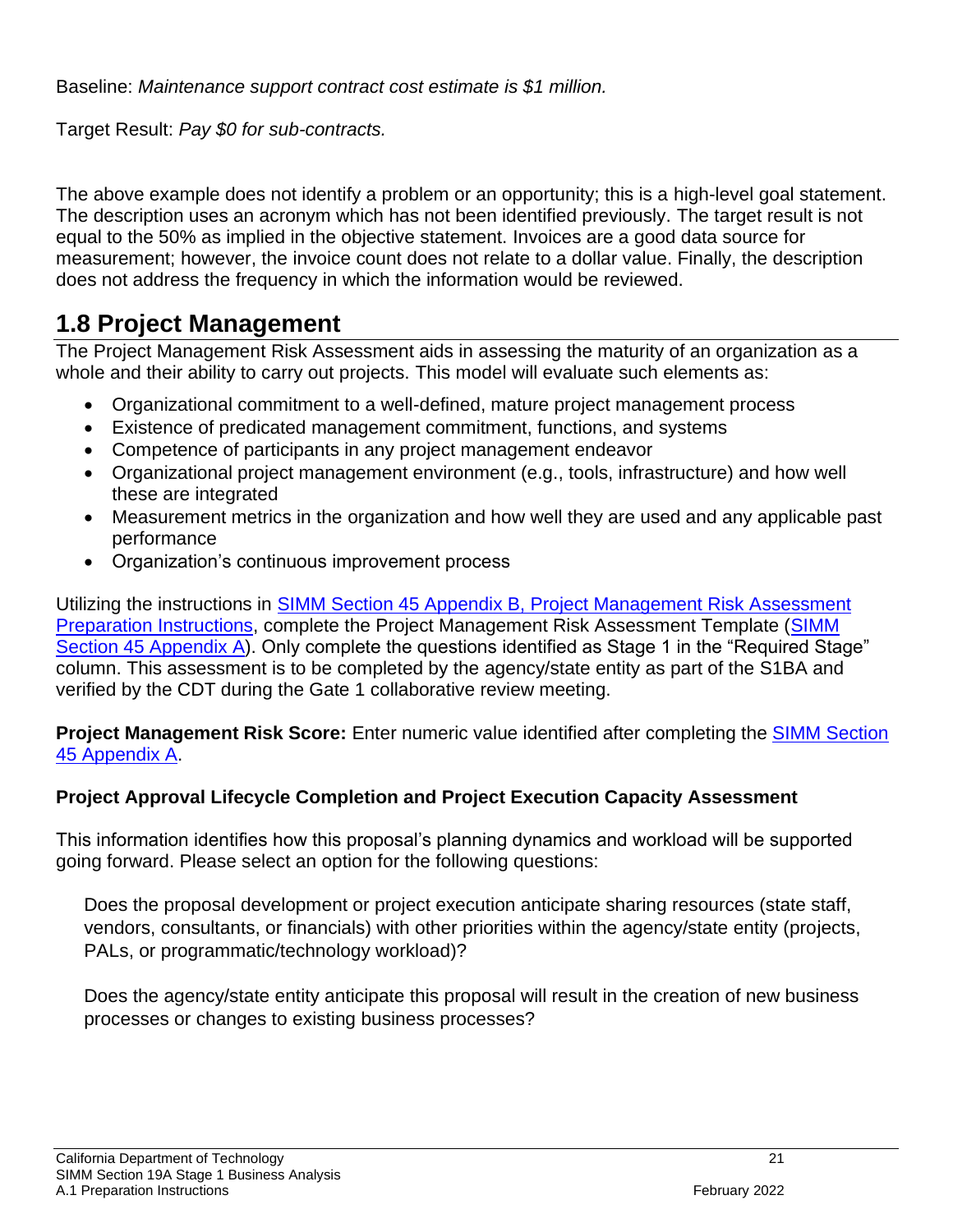# <span id="page-22-0"></span>**1.9 Initial Complexity Assessment**

**Business Complexity Score:** In many projects, complexities and unanticipated issues are discovered as work progresses, resulting in missed deadlines, budget overruns, and thwarted management expectations. Project complexity assessments completed at the beginning of a proposal help to minimize a last-minute patchwork of "Band-Aid" solutions that most often result in scope creep, poor product quality, and cause the project team to become overwhelmed by problems and lose project control. Early identification of complexities can also assist in planning, estimating, and staffing decisions, including the level of project oversight required for the project.

Use the [SIMM Section 45 Appendix C, Complexity Assessment Template](https://cdt.ca.gov/policy/simm/) self-assessment tool to complete the **Business Complexity** section based on the applicable information captured in the S1BA. Enter the Business Complexity score in the space provided and attach the completed Appendix C to your email submission. The Complexity Assessment template will be completed with the Technical Complexity during Stage 2 Alternatives Analysis.

**Noncompliance Issues:** Noncompliance issues are business problems that often affect the security, accessibility, and statutory requirements for implementation of a business program. Select "Yes" or "No" for each of the following issues:

- Programmatic regulations
- HIPAA/CIIS/FTI/PII/PCI
- Security
- ADA
- Other
- Not Applicable

**Noncompliance Description**: Provide a narrative on how the business process is currently noncompliant.

## **Additional Assessment Criteria**

If there is an existing Privacy Threshold Assessment/Privacy Information Assessment, then include it as an attachment to your email submission.

How many locations and total staff is the project anticipated to affect?

- Number of locations: Total number of offices/locations that the proposal is going to affect.
- Expected Number of Transactions/Business Events (per cycle): Enter the number of expected transactions or events that the system currently experiences per cycle.
- Approximate number of internal end-users: Enter the number of internal state staff that will be using the result of this project.
- Approximate number of external end-users: Enter the number of non-staff users for the result of this project.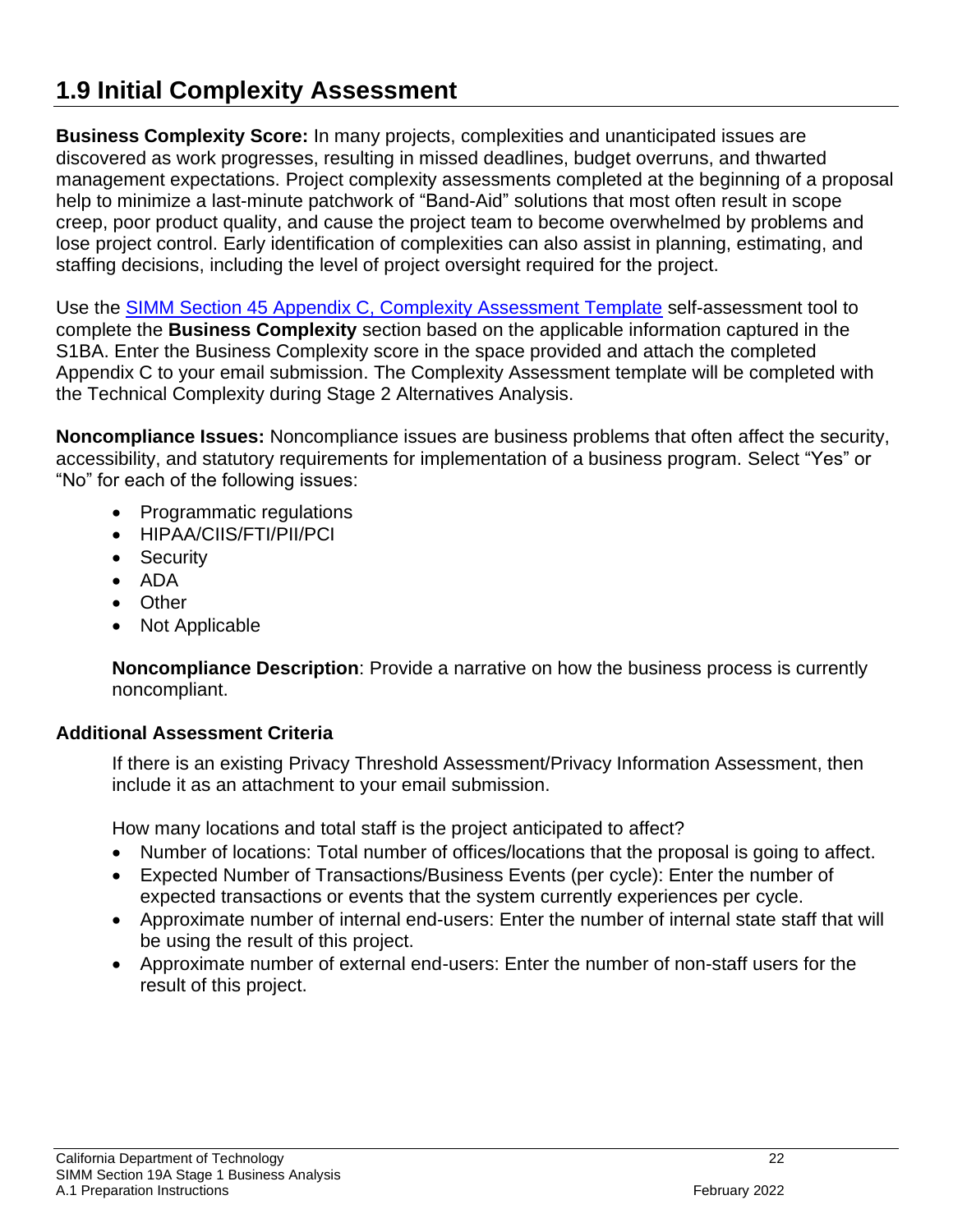# <span id="page-23-0"></span>**1.10 Financials**

This section will help identify and thereby mitigate potential financial risks related to this proposal. The proposal's funding or possibility of financial sanctions or penalties if not implemented may contribute to a proposal's success. Identifying and addressing these factors at the beginning of a proposal's development allows an opportunity for focused planning and reduces uncertainty as the proposal moves forward.

## **Planning**

Does the agency/state entity anticipate requesting additional resources through a budget action to complete planning through the project approval lifecycle framework?

If Yes is selected, enter the date/budget season that the planning BCP will be submitted.

Will the state incur a financial penalty or sanction if this proposal is not implemented?

## **Project Implementation Funding**

Has the funding source(s) been identified for project implementation? If Yes, please complete the Funding Source and Fund Availability section below.

## **Funding Source and Fund Availability**

Availability of secure and reliable funding is essential to successful project planning and risk mitigation. Select "Yes" or "No" on each of the applicable funding source(s), that has/have been identified for this proposal, and enter a date the funding source(s) will become available, if applicable.

**General Fund:** The state fund into which non-dedicated revenues are deposited and from which the majority of state expenditures are made. (SAM Section 6899)

**Special Fund:** For legal basis budgeting purposes, funds created by statute, or administratively per Government Code (GC) section 13306, used to budget and account for taxes, licenses, and fees that are restricted by law for particular activities of the government.

**Federal Fund**: For legal basis budgeting purposes, classification of funds into which money received in trust from the Federal Government will be deposited and expended by a state entity in accordance with State and/or Federal rules and regulations. Agency/state entity must deposit federal grant funds in the Federal Trust Fund or other federal fund in the State Treasury. (GC 13326 – Department of Finance approval, 13338 – Appropriation of federal funds, CS 8.50.)

**Reimbursement**: A reimbursement is cash or other assets received as repayment for the cost of work or services performed, or for other expenditures made for or on behalf and for the convenience of another governmental unit, fund, or department, or for an individual, firm, or corporation. (SAM Section 6463)

**Bond Fund:** For legal basis budgeting purposes, funds used to account for the receipt and disbursement of self-liquidating or non-self-liquidating general obligation bond proceeds. Depending on the provisions of the bond act, either the General Fund or a sinking fund pays the principal and interest on the general obligation bonds. (SAM 14400.)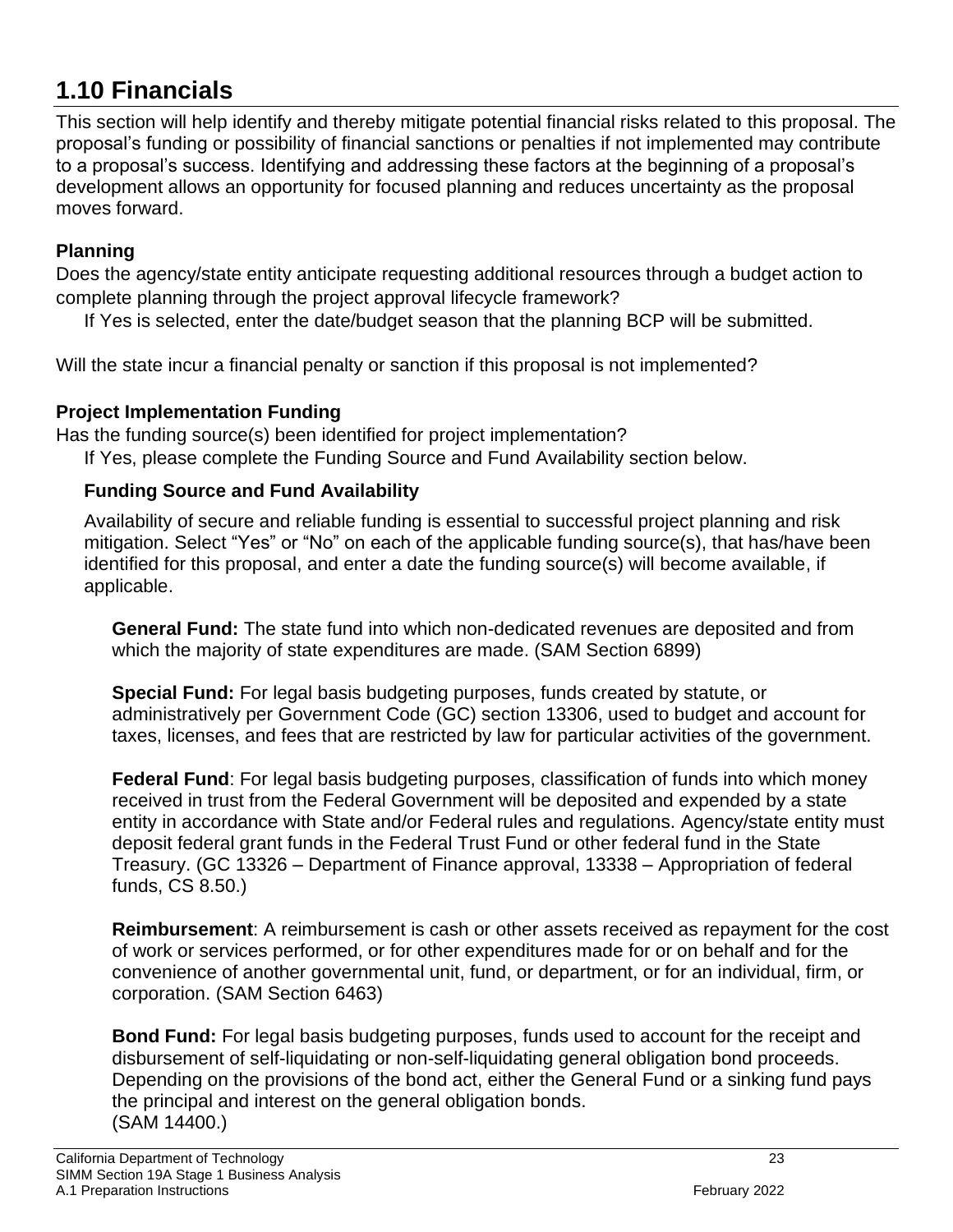**Other Fund:** Fund source not represented by the categories identified. If "Other Fund" selected, specify the funding source.

Please provide a rough order of magnitude (ROM) estimate as to the total cost of the project: Using your best judgement and experience, select a ROM value for the total cost of this proposed project.

# <span id="page-24-0"></span>**Stage 1 Deliverables Summary**

The following lists out the required deliverables for the S1BA document to be submitted by the department. Please note that the CDT can receive emails containing a maximum of 25MB of attachments and 1000 files. If your email needs to be split, please let us know during the submission in case the emails are received out of order.

Stage 1 Deliverable List:

- Stage 1 Business Analysis Document
- Project Executive Transmittal
- Stage 1 Project Reportability Assessment
- SIMM 45 Appendix C Complexity Assessment
- SIMM 45 Appendix A Project Management Risk Assessment

# <span id="page-24-1"></span>**Project Management Plans by Stage**

The following plans are due during the Project Approval Lifecycle framework:

## Stage 2:

- Scope Management Plan (Approved)
- Communication Management Plan (Approved)
- Schedule Management Plan (Approved)
- Procurement Management Plan (Approved)
- Requirements Management Plan (Approved)
- Stakeholder Management Plan (Draft)
- Governance Plan (Draft)
- Contract Management Plan (Draft)
- Resource Management Plan (Draft)
- Change Control Management Plan (Draft)
- Risk Management Plan (Draft and Risk Log)
- Issue and Action Item Management Plan (Draft and Issue Log)
- Cost Management Plan (Approved if planning BCP was approved)
	- o The cost management plan must be submitted in an approved state for Stage 2 only if a planning BCP was approved for this effort. If a planning BCP was not submitted/approved, the Cost Management Plan will be required as an approved plan in Stage 4.

#### Stage 3:

- Project Management Plan (Draft)
- Risk Management Plan (Approved)
- Issue and Action Item Management Plan (Approved)